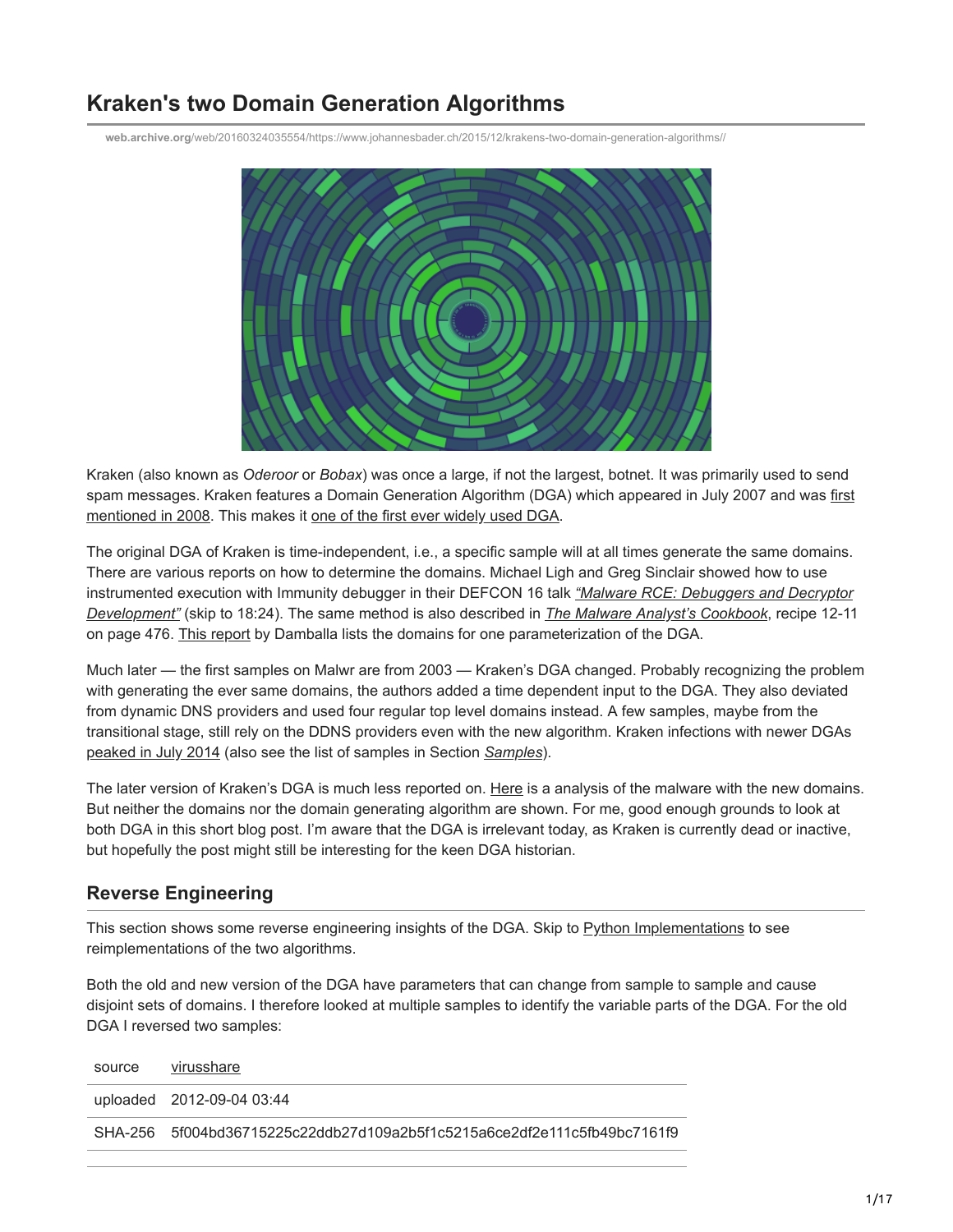MD5 10fd78f9681d66d2dd39816b5f7f6ea6

| source                      | malwr                                                            |
|-----------------------------|------------------------------------------------------------------|
| uploaded                    | 2014-12-08 15:04                                                 |
| SHA-256                     | 4606a621922b28be1ff7f4621713aaafd988b8c5f1153720200c5e6dad0c5416 |
| M <sub>D</sub> <sub>5</sub> | 60838eeb3f8cd311de0faef80909632d                                 |
|                             | As far as the new version goes, I looked at these samples:       |
| source                      | malwr                                                            |
| uploaded                    | 2013-08-05 04:16                                                 |
| <b>SHA-256</b>              | 0fed48972c9b5c7fc6735db2b8764c45c95d45bde3764933b4a4909656c1ed47 |
| M <sub>D</sub> <sub>5</sub> | f2ae73d866bb4edd14ee96cf74fbb423                                 |
| source                      | virusshare                                                       |
| uploaded                    | 2012-04-12                                                       |
| <b>SHA-256</b>              | e83bc2ec7975885424668171c2e106f7982bd409e01ce6281fb0e6e722e98810 |
| MD <sub>5</sub>             | 04966960f3f5ed32ae479079a1bcf6e9                                 |

All listed offsets are from the first sample respectively.

#### **Pseudo Random Number Generator**

Both Kraken's DGA use a linear congruential generator (LCG) as pseudo random number generator (PRNG). The parameters are the same found in many rand() implementations:

The bits 23 to 8 are used, i.e., *r/256* mod 32768.

#### **Seeding**

The DGA of both versions first initializes the pseudo random number generator (PRNG). Two values are used to determine the seed of the PRNG:

- 1. A running counter that starts at 0 and increases in steps of one (version 1) and one or two (version 2). In version 2 the increment depends on the outcome of the DNS response for the domain. The details of the counter are discussed in Section *Domain Counter*.
- 2. Whether or not a list of hardcoded IPs could be contacted. These network connections are performed by hardcoded\_success at offsets 001BE832 and 0x408D6C respectively in the following images. The routine returns True if the attempts were successful.

The following graph views are from the beginning of both DGAs. Both snippets initialize the random number — ecx in version 1 and  $e$ bx in version  $2$  — depending on the counter value and success of contact to hardcoded IPs. On left-hand side is the old version of the DGA, on the right-hand side the newer release (click to enlarge the images).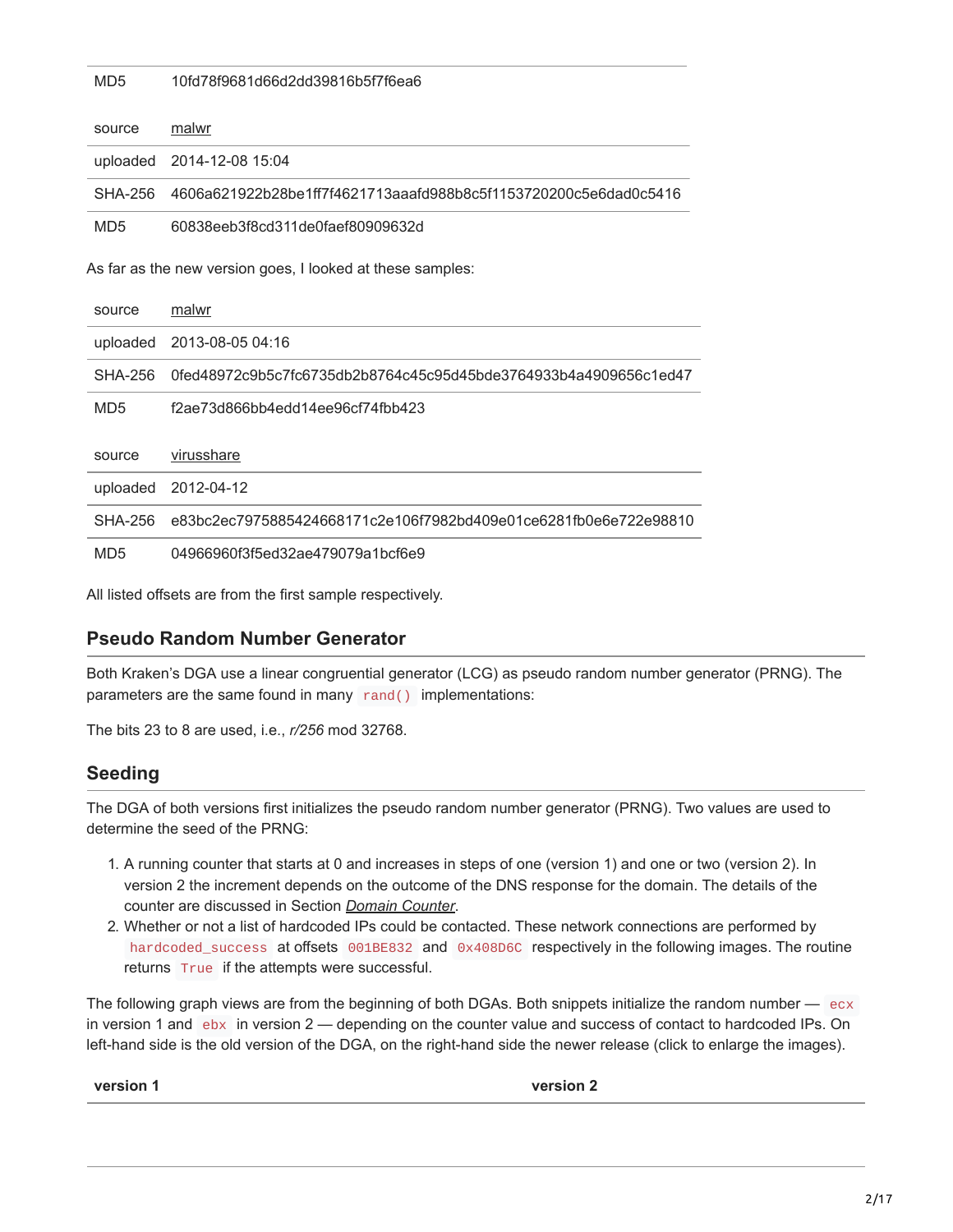|                                         |     |                    |                                             |                                                                      |                              |                      |          |                          |                     | 重函理                                |                  |                        |                                        |               |
|-----------------------------------------|-----|--------------------|---------------------------------------------|----------------------------------------------------------------------|------------------------------|----------------------|----------|--------------------------|---------------------|------------------------------------|------------------|------------------------|----------------------------------------|---------------|
|                                         | 理論解 |                    |                                             |                                                                      |                              |                      |          |                          |                     | 00408D43                           |                  |                        |                                        |               |
|                                         |     | 001BE808           |                                             |                                                                      |                              |                      |          |                          |                     | 00408D43                           |                  |                        |                                        |               |
|                                         |     | 001BE808           |                                             |                                                                      |                              |                      |          |                          |                     |                                    |                  |                        | 00408D43 ; Attributes: bp-based frame  |               |
|                                         |     |                    |                                             | 001BE808 ; Attributes: bp-based frame                                |                              |                      |          |                          |                     | 00408D43                           |                  |                        |                                        |               |
|                                         |     | 001BE808           |                                             |                                                                      |                              |                      |          |                          |                     | 00408D43 <b>dga proc near</b>      |                  |                        |                                        |               |
|                                         |     |                    |                                             | 001BE808 ; int cdecl dga(int pDomain, signed int counter)            |                              |                      |          |                          |                     | 0408043                            |                  |                        |                                        |               |
|                                         |     |                    | 001BE808 dga proc near                      |                                                                      |                              |                      |          |                          |                     |                                    |                  |                        | 00408D43 pEncTld= byte ptr -28h        |               |
|                                         |     | 001BE808           |                                             |                                                                      |                              |                      |          |                          |                     | 00408D43 tmp2= byte ptr -20h       |                  |                        |                                        |               |
|                                         |     |                    |                                             | 001BE808 pTld= byte ptr -20h                                         |                              |                      |          |                          |                     | 00408D43 <b>tmp= byte ptr -18h</b> |                  |                        |                                        |               |
|                                         |     |                    |                                             | 001BE808 tmp= byte ptr -18h<br>001BE808 domain object= byte ptr -10h |                              |                      |          |                          |                     |                                    |                  |                        | 00408D43 domain_object= byte ptr -10h  |               |
|                                         |     |                    |                                             | 001BE808 var 8= byte ptr -8                                          |                              |                      |          |                          |                     | 00408D43 tmp3= byte ptr -8         |                  |                        |                                        |               |
|                                         |     |                    |                                             | 001BE808 length2= dword ptr -4                                       |                              |                      |          |                          |                     |                                    |                  |                        | 00408D43 length= dword ptr -4          |               |
|                                         |     |                    |                                             |                                                                      |                              |                      |          |                          |                     |                                    |                  |                        |                                        |               |
|                                         |     |                    |                                             | 001BE808 counter= dword ptr 0Ch                                      |                              |                      |          |                          |                     |                                    |                  |                        | 00408D43 counter= dword ptr 0Ch        |               |
|                                         |     | 001BE808           |                                             |                                                                      |                              |                      |          |                          |                     | 00408D43                           |                  |                        |                                        |               |
|                                         |     | 001BE808 push      |                                             | ebp                                                                  |                              |                      |          |                          |                     | 00408D43 push                      |                  | ebp                    |                                        |               |
|                                         |     | 001BE809 mov       |                                             | ebp, esp                                                             |                              |                      |          |                          |                     | 00408D44 mov                       |                  | ebp, esp               |                                        |               |
|                                         |     | 001BE80B sub       |                                             | esp. 24h                                                             |                              |                      |          |                          |                     | 00408D46 sub                       |                  | $\mathsf{esp}$ , $28h$ |                                        |               |
|                                         |     | 001BE80E push      |                                             | ebx                                                                  |                              |                      |          |                          |                     | 00408D49 mov                       |                  |                        | eax, [ebp+counter]                     |               |
|                                         |     | 001BE80F push      |                                             | esi                                                                  |                              |                      |          |                          |                     | 00408D4C cda<br>00408D4D push      |                  |                        |                                        |               |
|                                         |     | 001BE810 mov       |                                             | esi, [ebp+counter]                                                   |                              |                      |          |                          |                     | 00408D4E sub                       |                  | ebx<br>eax. edx        |                                        |               |
|                                         |     | 001BE813 sar       |                                             | esi.1                                                                |                              |                      |          |                          |                     | 00408D50 mov                       |                  | ebx. eax               |                                        |               |
|                                         |     | 001BE815 add       |                                             | esi, 1000015                                                         |                              |                      |          |                          |                     | 00408D52 push                      |                  | esi                    |                                        |               |
|                                         |     | 001BE81B push      |                                             | edi                                                                  |                              |                      |          |                          |                     | 00408D53 sar                       |                  | $e$ bx, $1$            |                                        |               |
|                                         |     | 001BE81C lea       |                                             | ecx, [ebp+domain object]                                             |                              |                      |          |                          |                     | 00408D55 push                      |                  | edi                    |                                        |               |
|                                         |     | 001BE81F mov       |                                             | [ebp+counter], esi                                                   |                              |                      |          |                          |                     | 00408D56 lea                       |                  |                        | ecx, [ebp-domain_object]               |               |
|                                         |     | 001BE822 call      |                                             | new object<br>[ebp+length2], $\theta$                                |                              |                      |          |                          |                     | 00408D59 mov                       |                  |                        | [ebp+counter], ebx                     |               |
|                                         |     | 001BE827 and       | 001BE82B rdtsc                              |                                                                      |                              |                      |          |                          |                     | 00408D5C call                      |                  |                        | new object                             |               |
|                                         |     | 001BE82D add       |                                             | eax, edx                                                             |                              |                      |          |                          |                     | 00408D61 and                       |                  |                        | $[ebp+length]$ , $\theta$              |               |
|                                         |     | 001BE82F mov       |                                             |                                                                      |                              |                      |          |                          |                     | 00408D65 rdtsc                     |                  |                        |                                        |               |
|                                         |     | 001BE832 call      |                                             | [ebp+length2], eax<br>hardcoded_success                              |                              |                      |          |                          |                     | 00408D67 add                       |                  | eax, edx               |                                        |               |
|                                         |     | 001BE837 test      |                                             | al, al                                                               |                              |                      |          |                          |                     | 00408D69 mov                       |                  |                        | [ebp+length], eax<br>hardcoded_success |               |
|                                         |     | 001BE839 push      |                                             | 9.                                                                   |                              |                      |          |                          |                     | 00408D6C call                      |                  |                        |                                        |               |
|                                         |     | 001BE83B <b>jz</b> |                                             | short loc_1BE85C                                                     |                              |                      |          |                          |                     | 00408D71 imul                      |                  | $e$ bx. $3$            |                                        |               |
|                                         |     |                    |                                             |                                                                      |                              |                      |          |                          |                     | 00408D74 test                      |                  | al. al                 |                                        |               |
|                                         |     |                    |                                             |                                                                      |                              |                      |          |                          |                     | 00408D76 <b>jz</b>                 |                  |                        | short loc_408D80                       |               |
| 西南                                      |     |                    |                                             |                                                                      | 耳路障                          |                      |          |                          |                     |                                    |                  |                        |                                        |               |
| 1BE83D lea                              |     |                    | $ex, [esi+7]$                               |                                                                      | 001BE85C                     |                      |          |                          | 理論區                 |                                    |                  |                        | 耳頭障                                    |               |
| 1BE840 <b>lea</b>                       |     |                    | $\mathsf{eax}.$ [ $\mathsf{esi+}\theta$ Ch] |                                                                      |                              | 001BE85C loc 1BE85C: |          |                          | 00408D78 add        |                                    | ebx, 17C874Ah    |                        | 08080406                               |               |
| 1BE843 imul                             |     |                    | eax, ecx                                    |                                                                      | 001BE85C lea                 |                      |          | exc, [esi:2]             | 00408D7E <b>imp</b> |                                    | short loc_408D86 |                        | 00408D80 loc 408D80:                   |               |
| 1BE846 imul                             |     | eax, esi           |                                             |                                                                      | 001BE85F lea                 |                      |          | eax, [esi+7]             |                     |                                    |                  |                        | 0408D80 add                            | ebx, 17C874Bh |
| 1BE849 cdq                              |     |                    |                                             |                                                                      | )01BE862 <b>imul</b>         |                      | eax, ecx |                          |                     |                                    |                  |                        |                                        |               |
| IBE84A pop                              |     | ecx                |                                             |                                                                      | 001BE865 <b>imul</b>         |                      | eax, esi |                          |                     |                                    |                  | ÷ ÷                    |                                        |               |
| 1BE84B <b>idiv</b><br>1BE84D <b>lea</b> |     | ecx                | $ecx$ , $ esi+1 $                           |                                                                      | 001BE868 cdq<br>001BE869 pop |                      | ecx      |                          |                     |                                    |                  |                        |                                        |               |
| 1BE850 <b>imul</b>                      |     | ecx. esi           |                                             |                                                                      | 001BE86A <b>idiv</b>         |                      | ecx      |                          |                     |                                    |                  |                        |                                        |               |
| 1BE853 lea                              |     |                    |                                             | ecx. [eax+ecx-265273224]                                             | 001BE86C mov                 |                      | ecx, esi |                          |                     |                                    |                  |                        |                                        |               |
| 1BE85A jmp                              |     |                    | short loc 1BE87C                            |                                                                      | MOIBE86E <b>imul</b>         |                      | ecx, 3   |                          |                     |                                    |                  |                        |                                        |               |
|                                         |     |                    |                                             |                                                                      | 001BE871 <b>inc</b>          |                      | ecx      |                          |                     |                                    |                  |                        |                                        |               |
|                                         |     |                    |                                             |                                                                      | 001BE872 <b>imul</b>         |                      | ecx, esi |                          |                     |                                    |                  |                        |                                        |               |
|                                         |     |                    |                                             |                                                                      | 001BE875 lea                 |                      |          | ecx, [eax+ecx+143803713] |                     |                                    |                  |                        |                                        |               |
|                                         |     |                    |                                             |                                                                      |                              |                      |          |                          |                     |                                    |                  |                        |                                        |               |
|                                         |     |                    |                                             |                                                                      |                              |                      |          |                          |                     |                                    |                  |                        |                                        |               |

The hardcoded values -265273224 and 143803713 on the left, as well as -1FCFBF87h and 7924542h on the right might change from sample to sample. These parameters can be used to generate different sets of domains.

For the first version of the DGA, the snippet above boils down to the following, rather elaborate, formula:

I found two different parameter sets. Notice that the changes are very subtle, only the first and last nibble vary:

| version $1 \, c_{s}$ |                            | Сғ |
|----------------------|----------------------------|----|
| Seed a               | $-0x0FCFFBFR8$ $0x8924541$ |    |
| Seed b               | $-0x1FCFBF87$ $0x7924542$  |    |

The second version uses a much simpler formula to initialize the random number:

Again I found two parameter sets:

| version $2 \, c_{\rm s}$ |                   | Сғ      |  |  |
|--------------------------|-------------------|---------|--|--|
| Seed a                   | 24938314 24938315 |         |  |  |
| Seed b                   | 1600000           | 1600001 |  |  |

Notice that in both versions the *counter* input to the DGA is first divided by two. The *Malware Analyst's Cookbook* (page 480) considers this as a flaw of the DGA: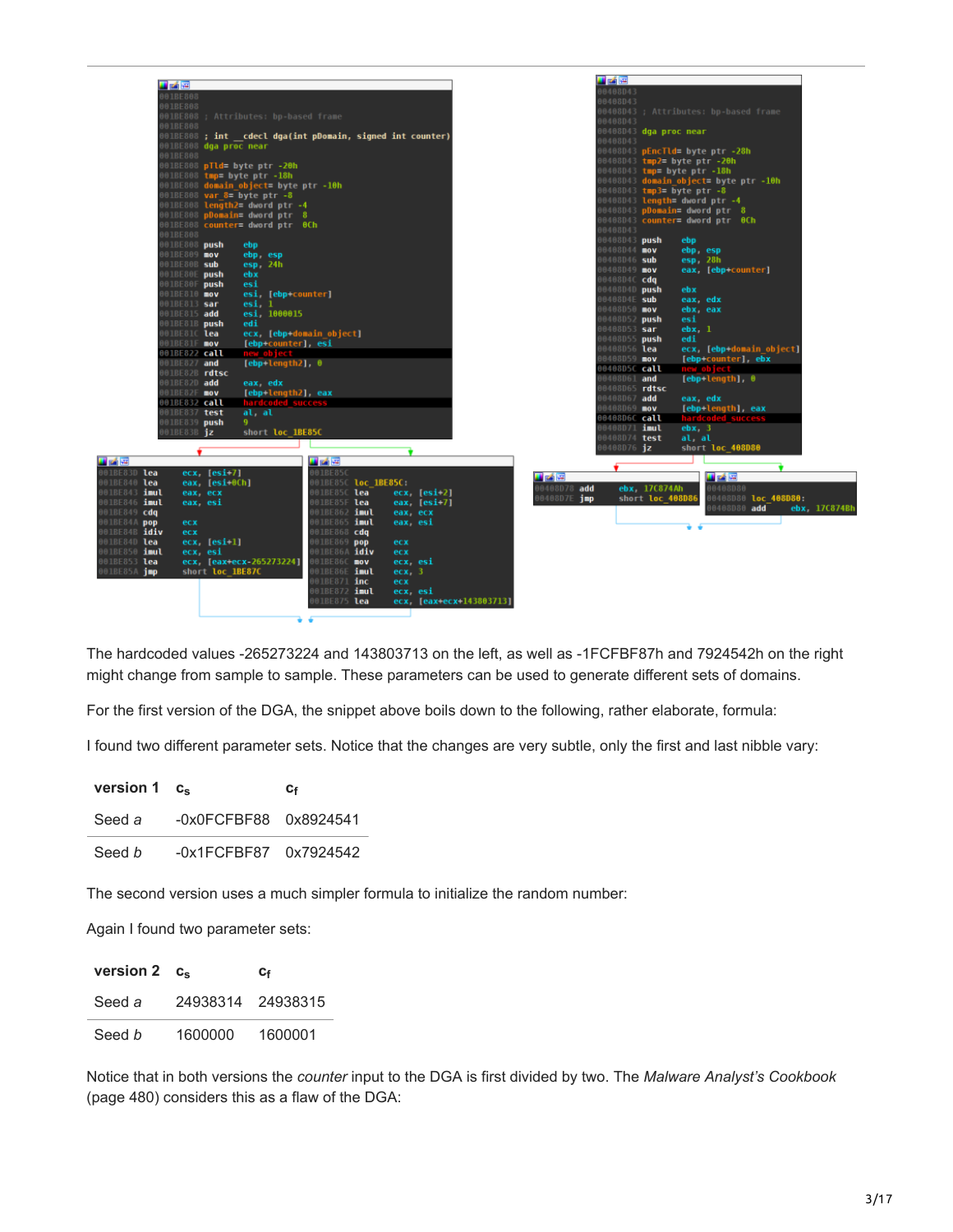There are two weaknesses in Kraken's DGA that are worth mentioning: (…) Odd numbers cause Kraken's algorithm to generate the same domain names as the even numbers that precede them. This effectively cuts the number of possible domains generated by the DGA in half.

Section *Domain Counter* explains why I think this is by design and not a flaw of the DGA.

## **Discarding (only version 2)**

Next follows code that is only present in the new version of Kraken's DGA. The code incorporates a timestamp, which is determined by making an HTTP request to a randomly picked, legitimate website. The date is extracted from the http date header of the response and converted to unix timestamp format. For the analysed samples, the domains used to determine the time are: *yahoo.com*, *google.com*, *live.com*, *msn.com*, *aol.com*, *amazon.com*, *go.com*, *bbc.co.uk*, *cnn.com*, *news.com*, *download.com*, *weather.com*, *comcast.net*, *mozilla.com* and *hp.com*. The timestamp sets the variable *discards*:

#### **version 1 version 2**



The divisor is the number of seconds in a week, so only every 7 days the value *discard* changes.

The *discard* value, along with the current domain number, determines how many of the PRNG cycles are discarded: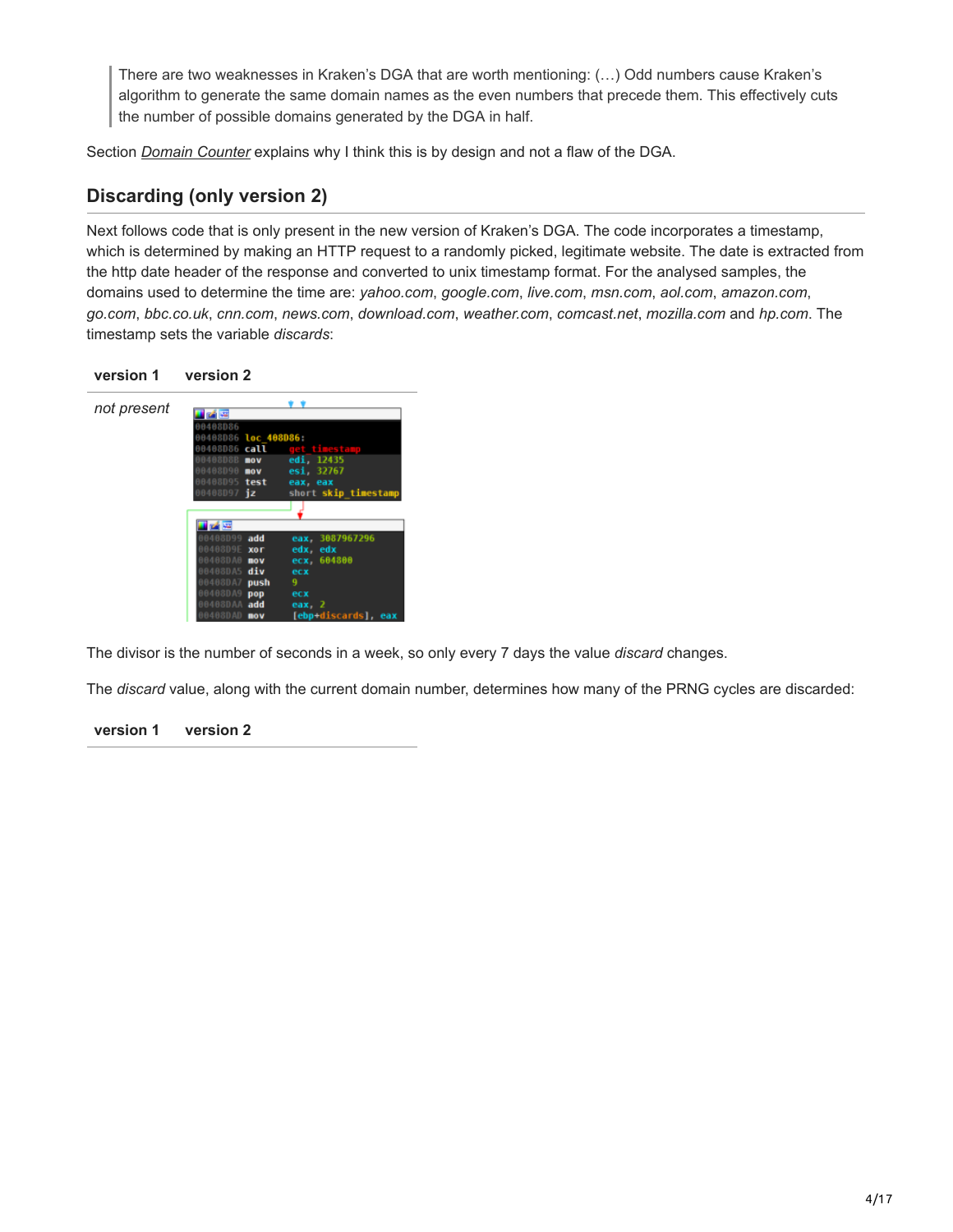

In Pseudocode this is:

```
discards = timestamp / 604800 + 2IF domain_nr % 9 < 8IF domain_nr % 9 \ge 6discards -= 1
    REPEAT discards TIMES
        r = \text{rand}(r)/256 % 32768
```
Notice that for every ninth domain discarding is skipped. Since the discards are the only time-dependent part of the DGA, those domains are invariants and prime targets for sinkholing.

## **Length of Random Domain**

After the PRNG is initialized, the length of the random part of the domain is randomly picked. The two versions use almost the same algorithm: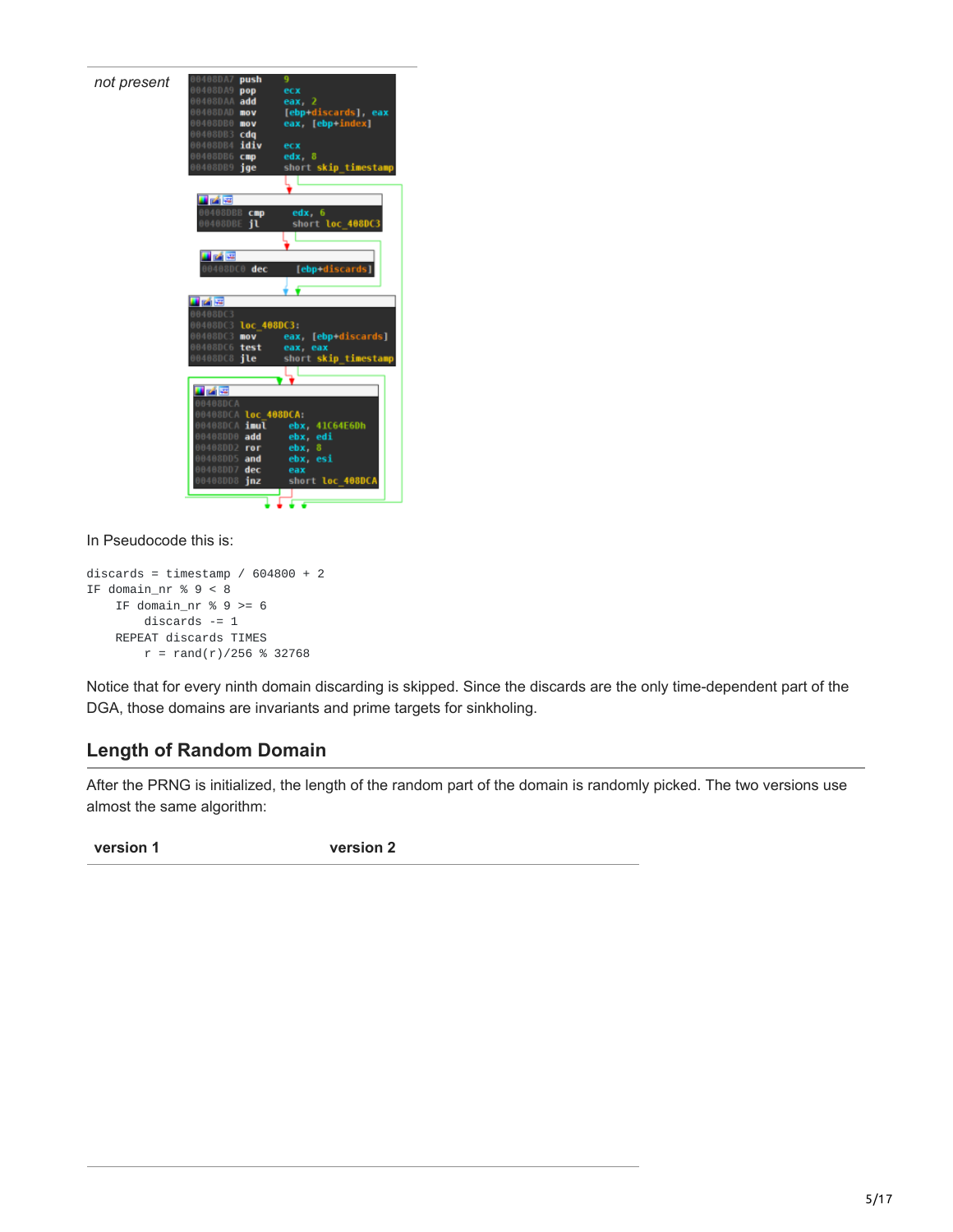| 耳番座<br>001BE87C               |                    | 耳式座                          |                          |
|-------------------------------|--------------------|------------------------------|--------------------------|
|                               |                    | 00408DDA                     |                          |
| 001BE87C loc 1BE87C:          |                    |                              | 00408DDA skip timestamp: |
| 001BE87C imul                 | ecx. 1103515245    | 00408DDA <b>imul</b>         | ebx. 1103515245          |
| 001BE882<br>mov               | edi, 12435         | 00408DE0 add                 | ebx. edi                 |
| 001BE887<br>add               | ecx, edi           | 00408DE2 mov                 | edx, ebx                 |
| 001BE889 mov                  | eax, ecx           | 00408DE4 <b>imul</b>         | ebx, 1103515245          |
| 001BE88B imul                 | ecx, 1103515245    | 00408DEA add                 | ebx. edi                 |
| 001BE891<br>add               | ecx, edi           | 00408DEC ror                 | edx.8                    |
| 001BE893 ror                  | eax. $8$           | 00408DEF and                 | edx, esi                 |
| 001BE896 mov                  | edx, ecx           | 00408DF1 mov                 | ecx. ebx                 |
| 001BE898 imul<br>001BE89E mov | ecx. 1103515245    | 00408DF3 <b>imul</b>         | ebx. 1103515245          |
| 001BE8A3 and                  | esi. 32767         | 00408DF9 ror                 | $exc$ , $8$              |
|                               | eax, esi           | 00408DFC                     | and<br>ecx. esi          |
| 001BE8A5 ror<br>OO1BE8A8 and  | edx, 8<br>edx, esi | 00408DFE <b>imul</b>         | ecx, edx                 |
| OO1BESAA imul                 | eax, edx           | 00408E01 add                 | ebx, edi                 |
| 001BE8AD add                  | ecx, edi           | 00408E03 mov                 | eax, ebx                 |
| 001BE8AF<br>mov               | ebx. ecx           | 00408E05 ror<br>00408E08 and | eax, $8$                 |
| 001BE8B1 ror                  | $exc$ , $8$        | 00408E0A add                 | eax, esi                 |
| 001BE8B4<br>and               | ecx esi            | 00408E0C push                | eax, ecx<br>6            |
| 001BE8B6 sub                  | eax, ecx           | 00408E0E cdg                 |                          |
| 001BE8B8 push                 | 6                  |                              | ecx                      |
| 001BE8BA cdq                  |                    | 00408E10 idiv                | ecx                      |
| 001BE8BB pop                  | ecx                | 00408E12 add                 | $edx$ . $7$              |
| 001BE8BC idiv                 | ecx                | 00408E15 test                | edx, edx                 |
| 001BE8BE add                  | edx ecx            | 00408E17 <b>ile</b>          | short loc 408E59         |
| 001BE8C0 test                 | edx, edx           |                              |                          |
| 001BE8C2 jle                  | short loc_1BE901   |                              |                          |
|                               |                    | 非动理                          |                          |
|                               |                    | 00408E19 mov                 | [ebp-length], edx        |
| 医舌腔                           |                    |                              |                          |
| 01BE8C4 mov                   | [ebp+length2], edx |                              |                          |
|                               |                    |                              |                          |

Both versions first generate three random numbers ( $r_i$  is the random number after initialization and, for the second version, discarding):

The first version uses the three random values to set the length as follows:

The second version works almost the same, apart from (a) the third random number being added rather than subtracted and (b) the minimum length bein 7 instead of 6:

This gives lengths between 6 and 11 characters for the first version, and 7 and 12 characters for the second version.

## **Building the Random Domain**

Kraken uses straightforward calls to the random number generator to determine the characters of the random domain. All characters a-z are about equally likely picked. Both version use the exact same algorithm:

|                                 | . .                                                                |
|---------------------------------|--------------------------------------------------------------------|
| 国語圖                             | 耳齿突                                                                |
| 001BE8C7                        | 00408E1C                                                           |
| 001BE8C7 next char:             | 00408E1C next letter:                                              |
| ebx 1103515245                  | 00408E1C <b>imul</b>                                               |
| 001BE8C7 imul                   | ebx 1103515245                                                     |
| 001BE8CD add                    | 00408E22 add                                                       |
| ebx, edi                        | ebx, edi                                                           |
| 001BE8CF mov                    | 00408E24 mov                                                       |
| eax, ebx                        | eax, ebx                                                           |
| 001BE8D1 ror                    | eax $, 8$                                                          |
| $eax$ , $8$                     | 00408E26 ror                                                       |
| 001BE8D4 and                    | 00408E29 and                                                       |
| eax, esi                        | eax, esi                                                           |
| 001BE8D6 push                   | 00408E2B push                                                      |
| 26                              | 26                                                                 |
| 001BE8D8 pop<br>ecx             | 00408E2D cdg                                                       |
| 001BE8D9 cdg                    | 00408E2E pop<br>ecx                                                |
| 001BE8DA idiv                   | 00408E2F idiv                                                      |
| ecx                             | ecx                                                                |
| 001BE8DC lea                    | 00408E31 lea                                                       |
| ecx, [ebp+tmp]                  | $exc$ , $[ebp+tmp]$                                                |
| 001BE8DF add                    | 00408E34 add                                                       |
| $d$ l, 'a'                      | dl, 'a'                                                            |
| 001BE8E2 push                   | 00408E37 movzx                                                     |
| edx                             | eax, dl                                                            |
| char to string                  | 00408E3A push                                                      |
| 001BE8E3 call                   | eax                                                                |
| 001BE8E8 lea                    | 00408E3B call                                                      |
| eax, [ebp+tmp]                  | char to string                                                     |
| 001BE8EB push                   | 00408E40 lea                                                       |
| eax                             | eax, [ebp+tmp]                                                     |
| 001BE8EC lea                    | 00408E43 push                                                      |
| ecx, [ebp+domain object]        | eax                                                                |
| 001BE8EF call                   | ecx, [ebp+domain object]                                           |
| concat                          | 00408E44 <b>lea</b>                                                |
| 001BE8F4 lea                    | 00408E47 call                                                      |
| $ecx, [ebp+tmp]$                | concat 0                                                           |
| 001BE8F7 call<br>free 0         | 00408E4C <b>lea</b><br>$exc, [ebp+tmp]$<br>free 1<br>00408E4F call |
| [ebp-length2]<br>001BE8FC dec   | 00408E54 dec                                                       |
| short next char<br>001BE8FF jnz | [ebp-length]<br>00408E57 jnz<br>short next letter                  |
|                                 |                                                                    |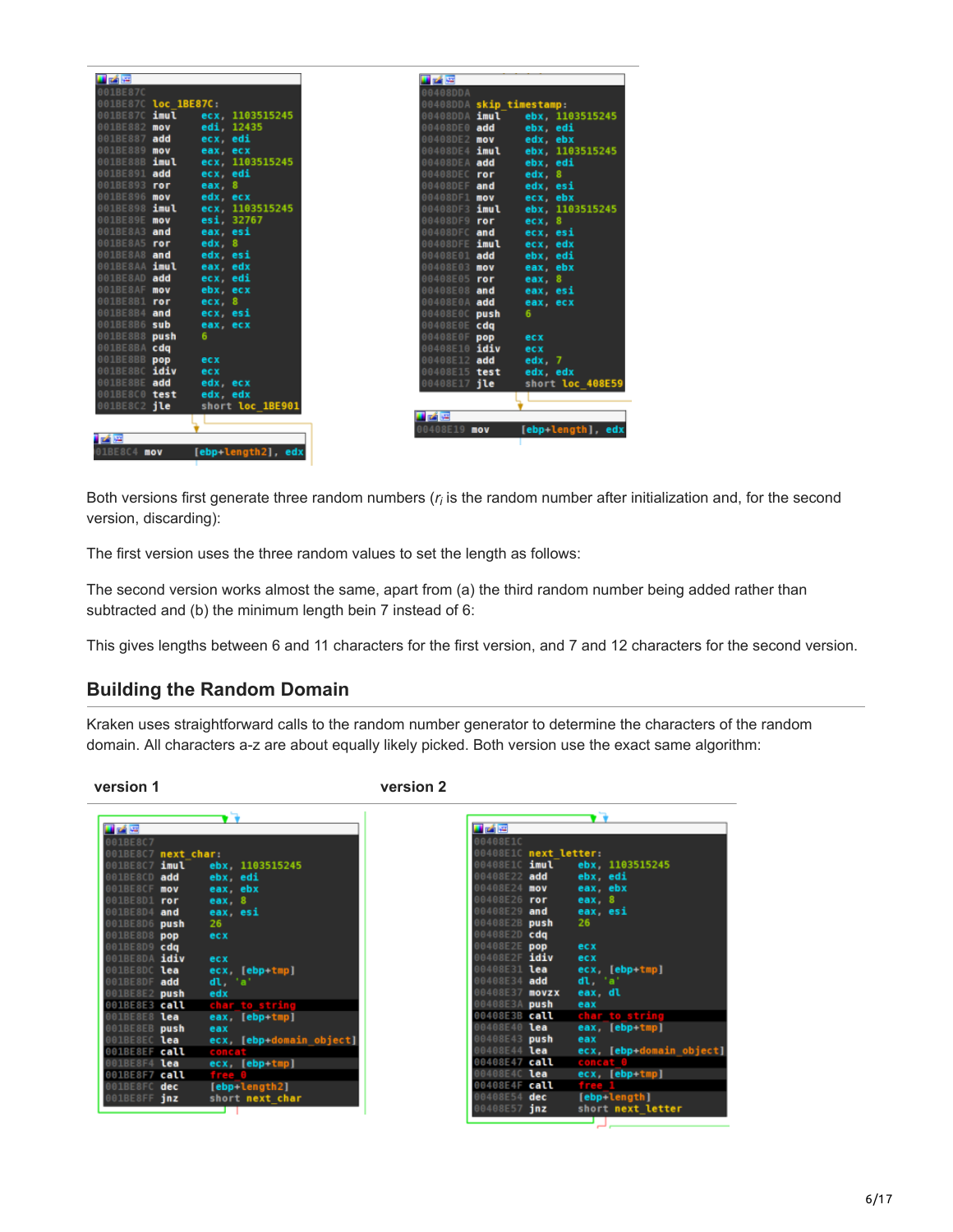In Pseudocode this is:

```
domain = ""
REPEAT domain_length TIMES
    r = \text{rand}(r)domain += (r/256 % 32768) % 26 + 'a'
```
## **Base Domain**

The final step of the domain generation algorithm is to append the base domain. For the first version, these base domains are four dynamic DNS providers. A few of the samples with the second DGA version use the same DDNS providers, for the most part the base domains are regular top level domains though. Domains are picked one after another from a hard-coded list:



version 2  $\text{``com''} \rightarrow \text{``net''} \rightarrow \text{``tv''} \rightarrow \text{``cc''}$  Top Level Domains

Free DDNS **Providers** 

## **Domain Counter**

As seen above, both DGA take a running counter as input. The counter starts at zero. Instead of an upper bound, the counter is reset after 30 minutes of trying to contact the C&C servers. There is some wait time between contacting domains which I did not examine; the expected number of generated domains is therefore unknown to me.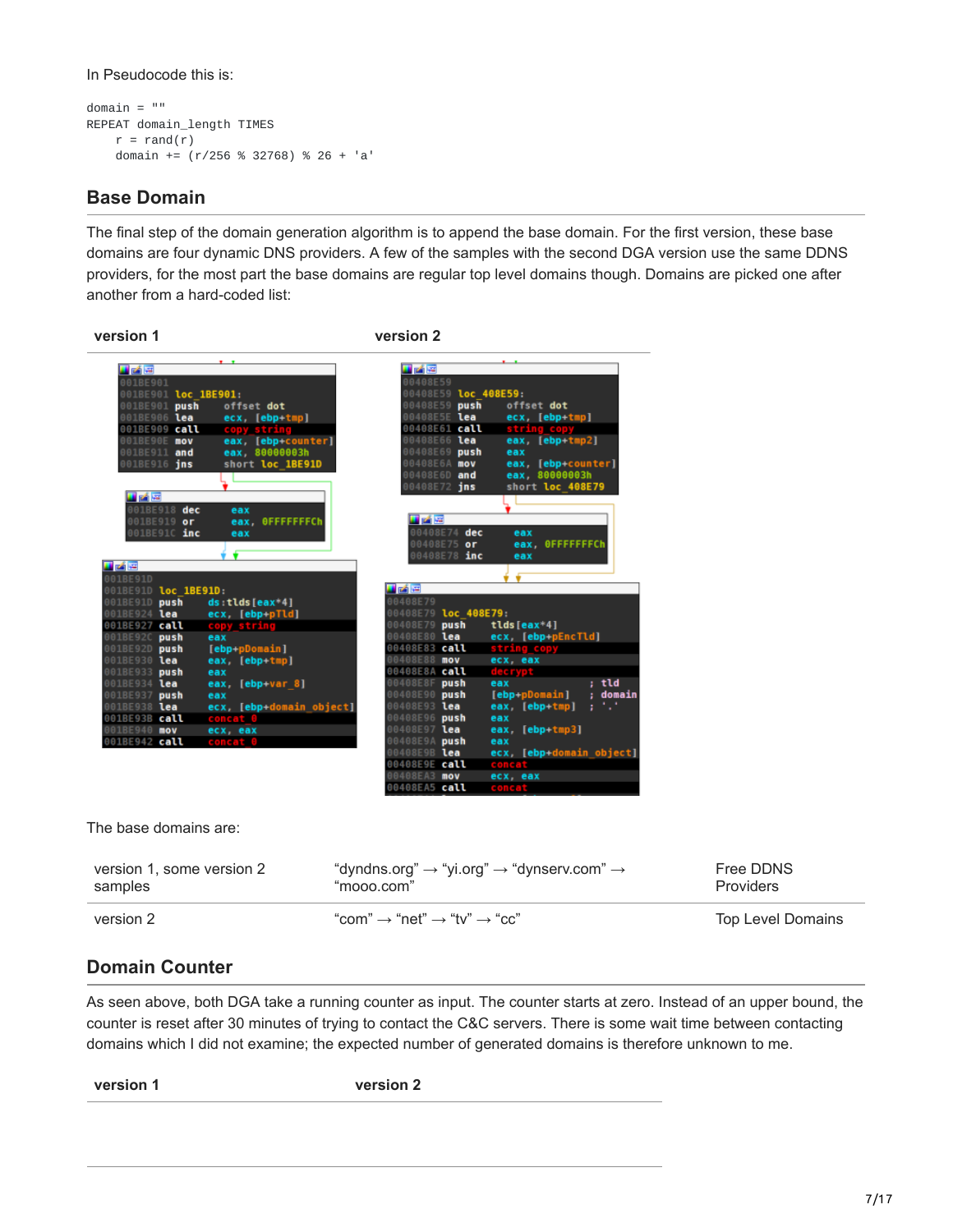| 耳内障                           |                                         |                      | . .                        |
|-------------------------------|-----------------------------------------|----------------------|----------------------------|
| 001B851F                      |                                         | 耳路座<br>0040AF2D      |                            |
| 001B851F loc 1B851F:          |                                         | 0040AF2D retry:      |                            |
| 001B851F call                 | passed seconds                          | 0040AF2D <b>call</b> | sub A5177A                 |
| 001B8524 sub                  | eax, ds:starting time                   |                      | eax, dx                    |
| 001B852A cmp                  | eax, 1800                               | 0040AF33 call        | : GetTickCount<br>esi      |
| 001B852F jle                  | short loc 1B853E                        | 0040AF35 sub         | eax, [ebp-starting time]   |
|                               |                                         | 0040AF38 cmp         | eax, 1800000 ; 30 minutes  |
|                               |                                         | 0040AF3D <b>ib</b>   | short loc 40AF48           |
|                               |                                         |                      |                            |
|                               |                                         |                      |                            |
|                               |                                         | l of lef             |                            |
|                               |                                         | 0040AF3F call        | ; GetTickCount<br>esi      |
|                               |                                         | 0040AF41 and         | $[ebp+counter]$ . $\theta$ |
|                               |                                         | 0040AF45 mov         | [ebp+starting time], eax   |
| 話回                            |                                         |                      |                            |
|                               |                                         |                      |                            |
| 001B8531 MOV                  | [esi-dq.counter], ebx                   |                      |                            |
| 001B8534 call<br>001B8539 mov | passed seconds<br>ds starting time, eax |                      |                            |
|                               |                                         |                      |                            |
|                               |                                         |                      |                            |

The old DGA always increments the index by one, regardless of the call-home attempt for the generated domains. For version 2 things are a little more complicated; the DGA can increment the counter by one or two:

**version 1 version 2**

|                                      |                            | 耳式障                          |          |                                              | 国话座                                          |                          |
|--------------------------------------|----------------------------|------------------------------|----------|----------------------------------------------|----------------------------------------------|--------------------------|
| 001B8507                             |                            | 0040B02B mov                 |          | eax, [ebp+counter] 0040B0EA                  |                                              |                          |
| 001B8507 loc 1B8507:<br>001B8507 inc | $[esi+dg.counter]$         | 0040B02E cdg<br>0040B02F sub | eax, edx |                                              | 0040B0EA loc 40B0EA:<br><b>AG4GBOEA</b> push | <b>OAh</b>               |
| 001B850A cmp                         | $[ebp+arg \theta]$ , $ebx$ | 0040B031 sar                 | eax. 1   |                                              |                                              | 0040B0EC call sub A3C479 |
| 001B850D jz                          | short loc 1B851F           | 0040B033 lea<br>0040B037 mov |          | eax, $ $ eax+eax+2 $ $<br>[ebp-counter], eax | AA40BOF1 cmc<br>$0040B0F2$ inc               | [ebp+counter]            |
|                                      |                            |                              |          |                                              | 0040B0F5 1mp                                 | loc 40B03A               |

The counter in version 2 is incremented depending on the DNS response to the generated domain. The IP is compared to various hard-coded domains. For example:

```
0040AFB9 cmp eax, 127 ; eax first tuple of IP
0040AFBC jz short private_ip
0040AFBE
0040AFBE loc_40AFBE:
0040AFBE cmp eax, 192
0040AFC3 jnz short loc_40AFCD<br>0040AFC5 cmp ecx, 168
0040AFC5 cmp
0040AFCB jz short private_ip
0040AFCD
0040AFCD loc_40AFCD:
0040AFCD cmp eax, 172
0040AFD2 jnz short loc_40AFDE
0040AFD4 cmp ecx, 16 ; ecx second tuple of IP
0040AFD7 jl short loc_40AFEB
0040AFD9 cmp ecx, 31<br>0040AFDC jle short pr
                short private_ip
...
```
All IPs from the following list are treated specially (I do not know why 66.116.125.150 and 72.51.27.51 get special treatments, maybe those were sinkholes in the past).

| range                                        | comment                              |
|----------------------------------------------|--------------------------------------|
| 127.x.x.x                                    | reserved range                       |
| 192.168.x.x                                  | reserved range                       |
| 172.16.0.0 - 172.31.255.255                  | reserved range                       |
| 0.x.x.x                                      | includes failed queries              |
| $1.1.1.1, 2.2.2.2, \ldots$ , 255.255.255.255 | unlikely answers? Sandbox detection? |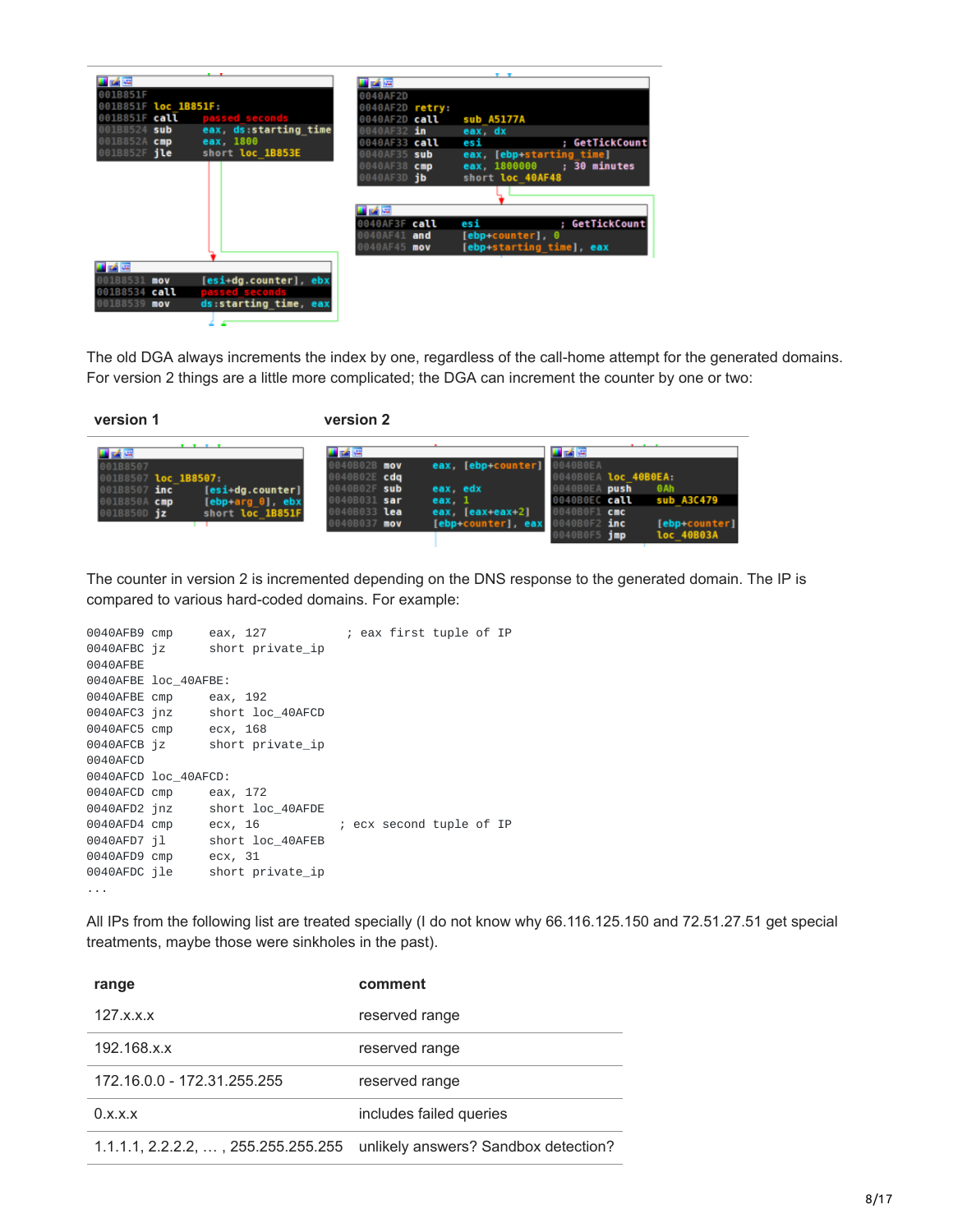| range          | comment      |
|----------------|--------------|
| 66.116.125.150 | IP in US     |
| 72.51.27.51    | IP in Canada |

If the IP matches with one of above the subnets, the counter grows to the next multiple of two, i.e., even counters are increased by two, and odd counters are increased one.

Since inside the DGA routine, odd counters are rounded down to the same number as their previous (even) counters, every domain that returned an IP that was not in a "blacklisted" range will be checked *twice*. I, for one, don't think that's a flaw of the DGA, but a — overly complicated — way to recheck domains.

## **Algorithm and Samples**

## **Python Implementations**

#### **Version 1**

The following Python Code generates 1000 domains for a provided seed (either a or b). The code alternately generates domains for when the hardcoded IP callback failed and succeeded.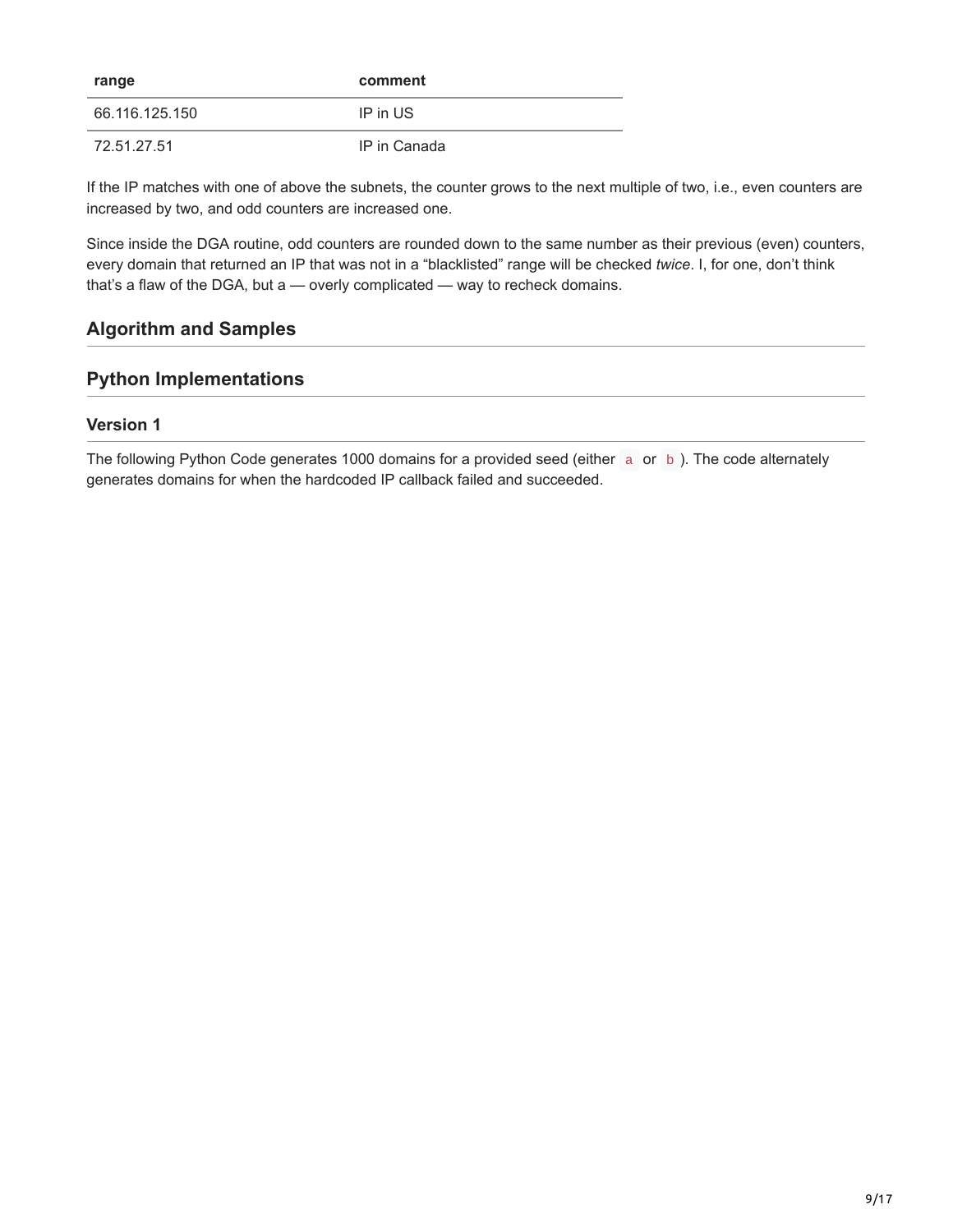```
import time
from ctypes import c_int, c_uint
import argparse
def rand(r):
    t = c_{int(1103515245 * r + 12435) \cdot valuereturn t
def crop(r):
   return (r // 256) % 32768
def dga(index, seed_set, temp_file=True):
    seeds = {'a': {'ex': -0x0FCFBF88, 'nex': 0x8924541},
            'b': {'ex': -0x1FCFBF87, 'nex': 0x7924542}}
    tlds = ["dyndns.org", "yi.org", "dynserv.com", "mooo.com"]
    domain_nr = int(index/2) + 1000015if temp_file:
       x = int(c_int(domain_nr*(domain_nr + 7)*(domain_nr+12)).value /9.0)y = domain_nr*(domain_nr+1)
        r = c_int(x + y + seeds[seed_set]['ex']).value
    else:
        x = int(c_int((domain_nr + 2)*(domain_nr + 7)*domain_nr) .value/9.0)y = (domain_nr*3 + 1)*domain_nrr = c\_int(x + y + seeds[seed_set]['nex']). value
   rands = 3*[0]for i in range(3):
        r = rand(r)rands[i] = \text{crop}(r)domain_length = (rands[0]^*rands[1] - rands[2]) % 6 + 6domain = ""
    for i in range(domain_length):
        r = rand(r)ch = crop(r) % 26 + ord('a')domain += chr(ch)
    domain += "." + tlds[domain nr % 4]
    return domain
def get_domains(nr, seed_set):
   domains = []
    for i in range(nr):
        for temp_file in range(2):
            domains.append(dga(i*2, seed_set, temp_file))
    return domains
if __name__ == "__main__":parser = argparse.ArgumentParser()
    parser.add_argument('-s', '--seed', choices=['a','b'], default='a')
    args = parser.parse_args()
    for domain in get_domains(1000, args.seed):
        print(domain)
```

```
For example:
```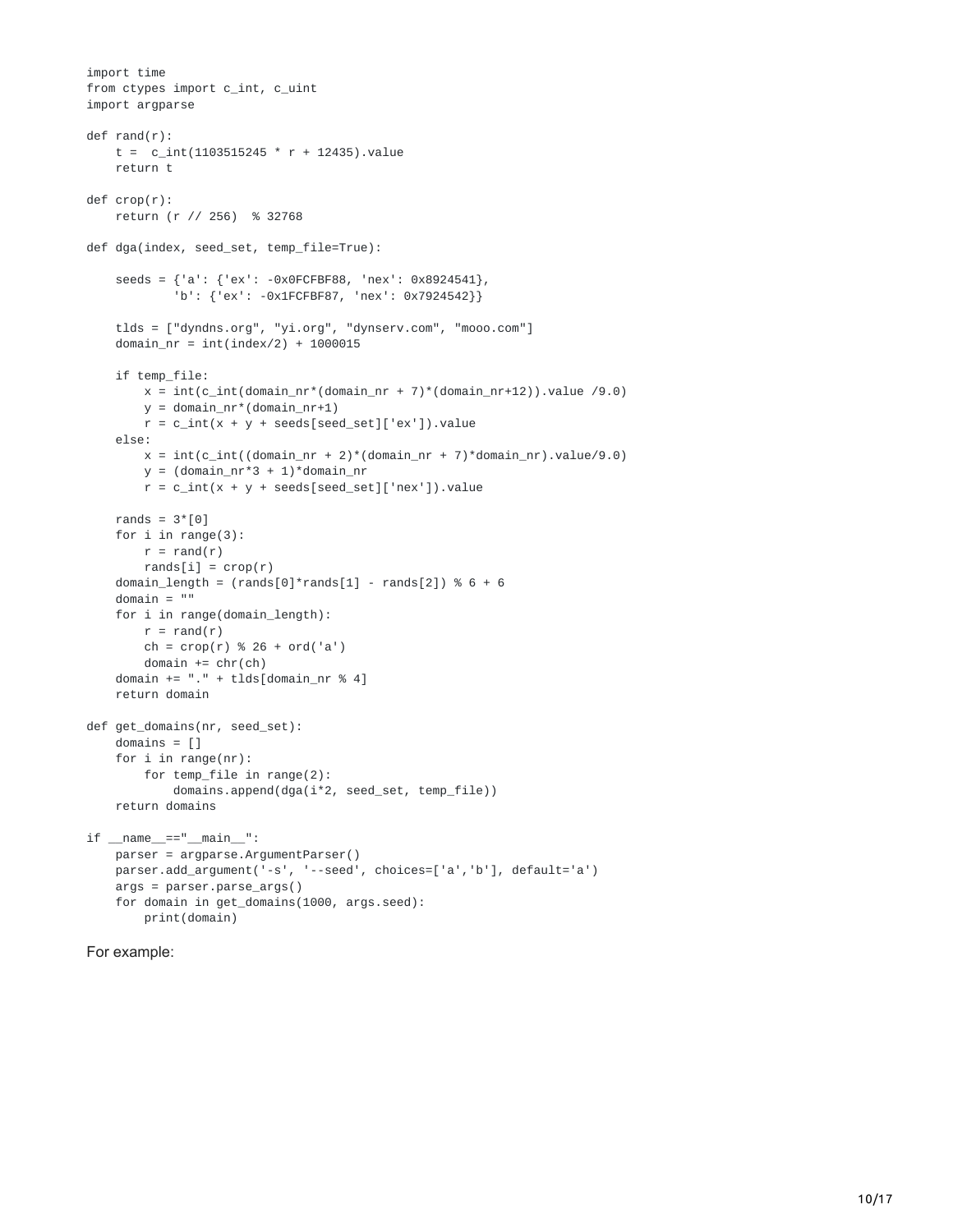\$ python dga\_v1.py -s b hmhxnupkc.mooo.com quowesuqbbb.mooo.com rffcteo.dyndns.org adrcgmzrm.dyndns.org bdubefoeug.yi.org bpdyttrlp.yi.org hovdworcxd.dynserv.com dljemwae.dynserv.com nlnylxvrbel.mooo.com dcdkfq.mooo.com gyuzohut.dyndns.org lfiavsbyntu.dyndns.org waxmtzkqblh.yi.org zvfctvkdng.yi.org hshfmrobfjr.dynserv.com uaqjtycx.dynserv.com prifhjstv.mooo.com csukibyyt.mooo.com ghcxncadnj.dyndns.org iskqszufrft.dyndns.org

These are also the domains from *The Malware Analyst's Cookbook*.

#### **Version 2**

The second DGA also takes the current date and top level set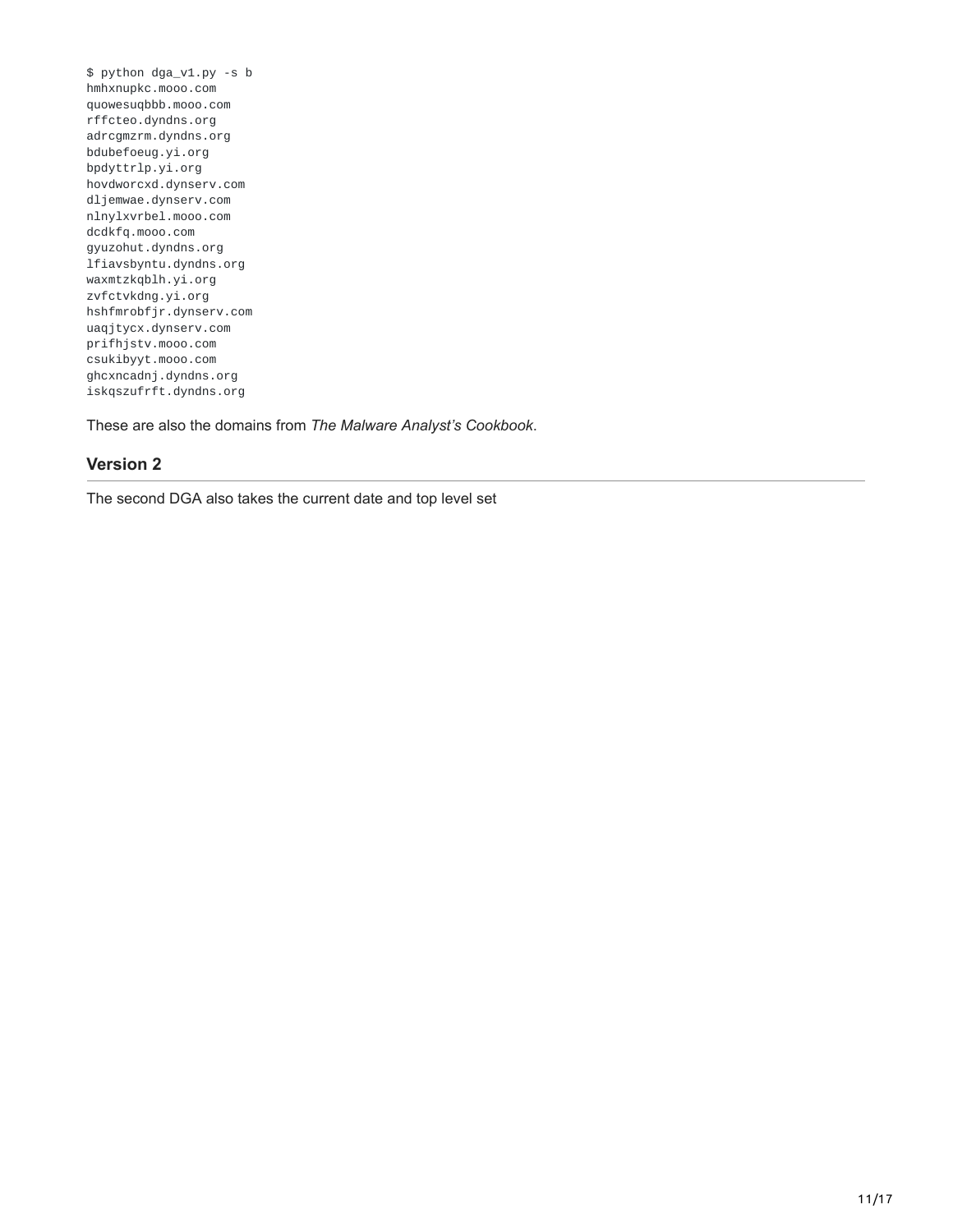```
import time
import argparse
from datetime import datetime
def rand(r):
    t = (1103515245 * r + 12435) & 0xFFFFFFFF
    return t
def crop(r):
   return (r // 256) % 32768
def dga(index, date, seed_set, temp_file=True, tld_set_nr=1):
    tld_sets = {1: ["com", "net", "tv", "cc"],
                2: ["dyndns.org", "yi.org", "dynserv.com", "mooo.com"]}
    seeds = {'a': {'ex': 24938314 , 'nex': 24938315 },
            'b': {'ex': 1600000, 'nex': 1600001}}
    tlds = tld_sets[tld_set_nr]
    domain_nr = int(index/2)
    if temp_file:
       r = 3*domain_nr + seeds[seed_set]['ex']
    else:
        r = 3*domain_nr + seeds[seed_set]['nex']
    discards = (inttime.mktime(data.timetuple()) - 1207000000) // 604800 + 2
    if domain_nr % 9 < 8:
       if domain_nr % 9 >= 6:
            discards -= 1
        for \_ in range(discards):
            r = \text{crop}(\text{rand}(r))rands = 3*[0]for i in range(3):
        r = rand(r)rands[i] = \text{crop}(r)domain_length = (rands[0]*rands[1] + rands[2]) % 6 + 7domain = ""
    for i in range(domain_length):
        r = rand(r)ch = crop(r) % 26 + ord('a')domain += chr(ch)
    domain += "." + tlds[domain_nr % 4]
    return domain
def get_domains(nr, date, seed, tld_set):
   domains = []
    for i in range(nr):
        for temp_file in range(2):
            domains.append(dga(i*2, date, seed, temp_file, tld_set))
    return domains
if __name__=="__main__":
   parser = argparse.ArgumentParser()
    parser.add_argument("-d", "--date",
            help="date for which to generate domains")
    parser.add_argument("-t", "--tld", choices=[1,2], type=int,
            help="tld set", default=1)
   parser.add_argument('-s', '--seed', choices=['a','b'], default='a')
    args = parser.parse_args()
    if args.date:
        d = datetime.strptime(args.date, "%Y-%m-%d")
    else:
        d = datetime.now()
    for domain in get_domains(1000, d, args.seed, args.tld):
        print(domain)
```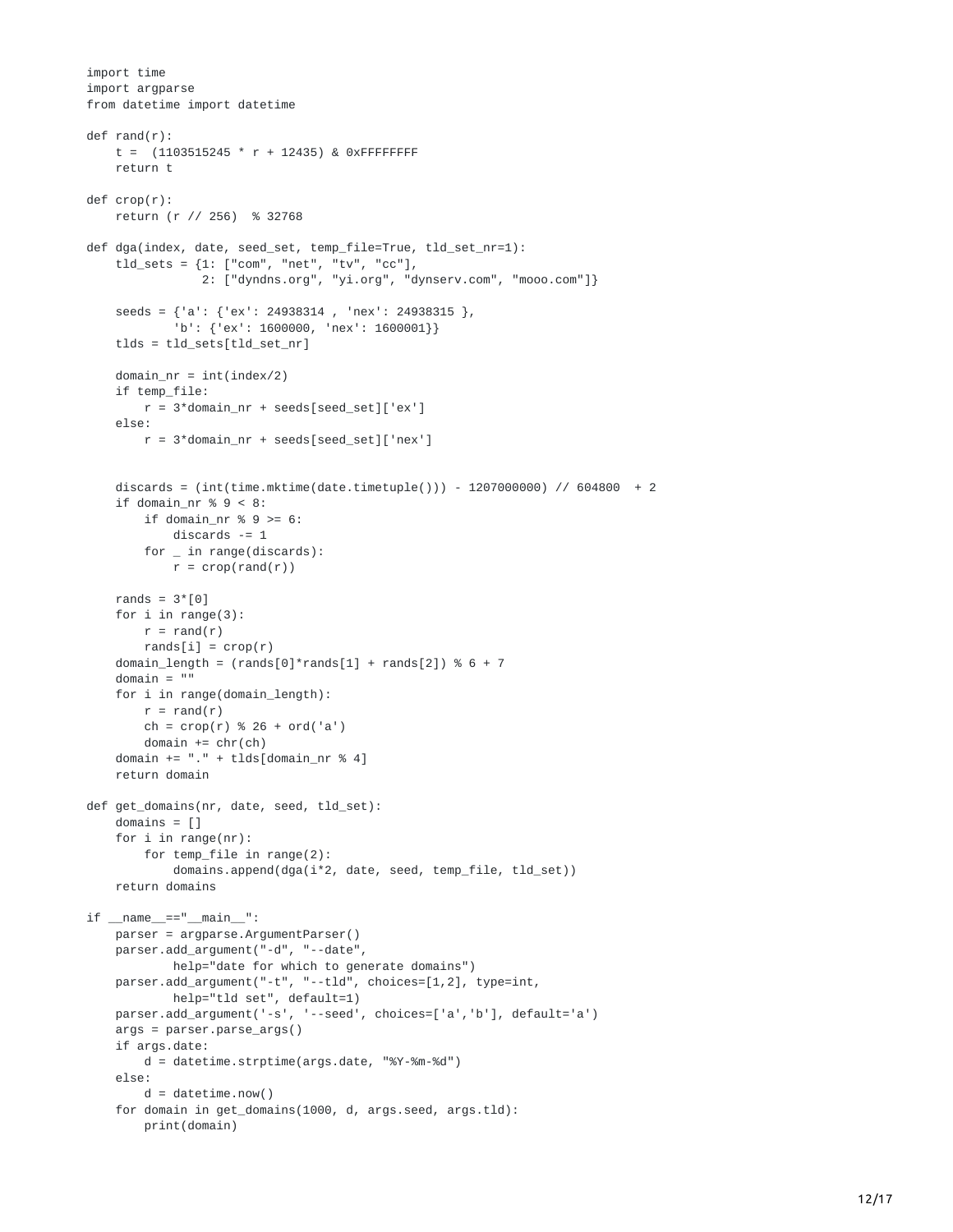#### For example:

\$ python dga\_v2.py -d 2013-12-12 -t 1 -s a gwbgmsmhgsp.com bizyssylscs.com egbmbdey.net ogoqxbevdeqm.net iuhqhbmq.tv iuhqhbmq.tv wedlgyvplmt.cc zoipmnwr.cc gktdtghza.com toogdpdiekwh.com iuhqhbmq.net oxfjukumll.net vwmlcid.tv glmvhcm.tv pgmryukdb.cc egbmbdey.cc vsdvzwt.com wixcaiktigew.com xewokii.net lvctmusxcyz.net

You also find the code on my [GitHub page](https://web.archive.org/web/20160324035554/https://github.com/baderj/domain_generation_algorithms/tree/master/kraken).

## **Properties of the DGA**

The properties of the two DGAs are:

|                               | version 1                                              | version 2                                            |
|-------------------------------|--------------------------------------------------------|------------------------------------------------------|
| time dependent                | no.                                                    | yes                                                  |
| granularity                   |                                                        | 1 week                                               |
| domains per seed and<br>day   | variable, as many as can be generated in 30<br>minutes | see version 1                                        |
| sequence                      | sequential                                             | see version 1                                        |
| wait time between<br>domains  | unknown                                                | see version 1                                        |
| top level domains             | .dyndns.org, yi.org, dynserv.com, mooo.com             | some as version 1, but mostly com, .net,<br>.tv. .cc |
| second level<br>characters    | lower case a-z                                         | see version 1                                        |
| second level domain<br>length | 6 to 11                                                | 7 to 12                                              |

#### **Samples**

The following table shows reports on malwr.com that contact at least one domain generated by the second version of Kraken's DGA. Many samples seem to be downloader, e.g., Vobfus, and the domains are actually generated by the Kraken payload.

|     | analysis |                |           |               |
|-----|----------|----------------|-----------|---------------|
| md5 | date     | tids Microsoft | Kaspersky | <b>Sophos</b> |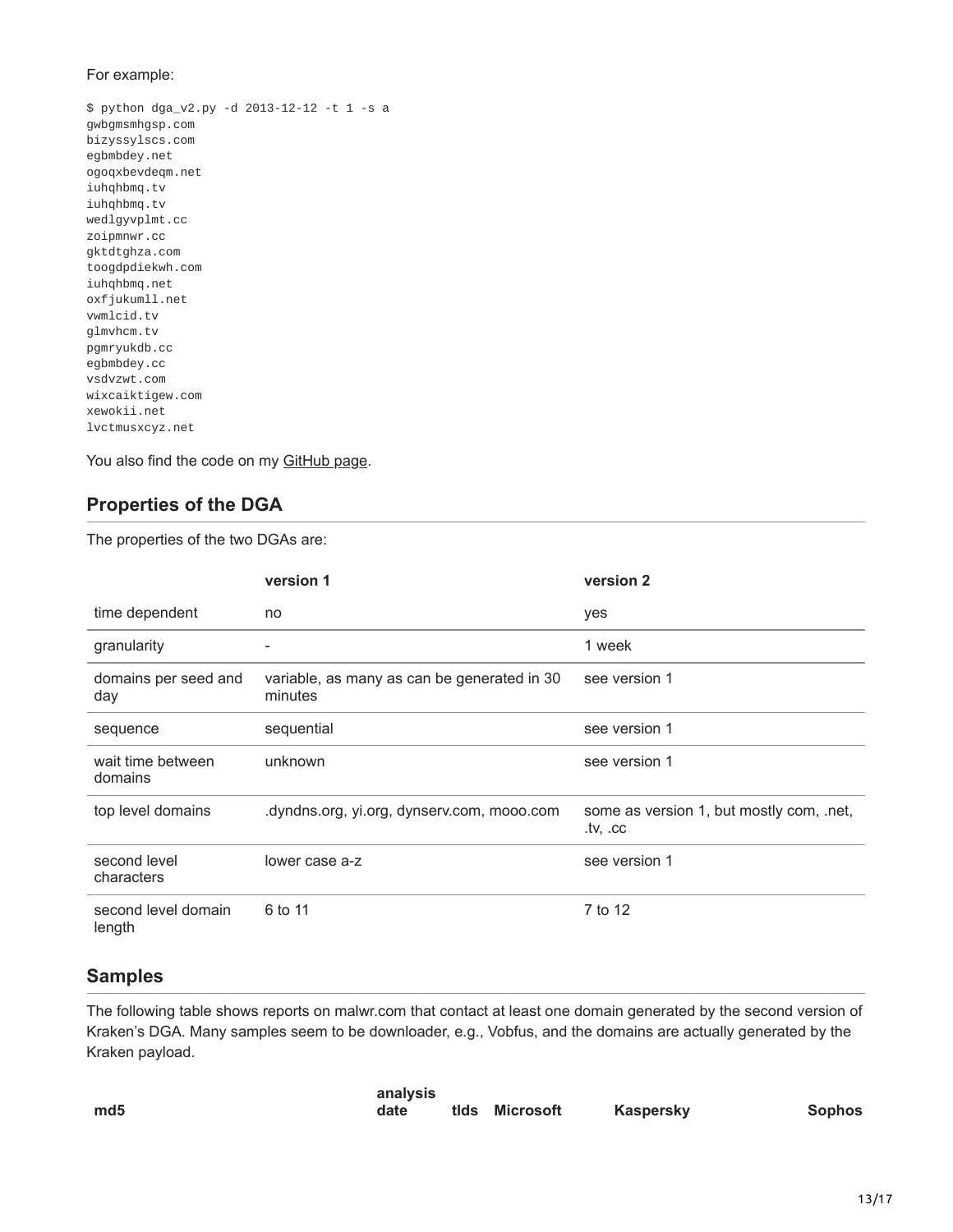| md <sub>5</sub>                         | analysis<br>date             | tids             | <b>Microsoft</b>           | <b>Kaspersky</b>              | <b>Sophos</b>                      |
|-----------------------------------------|------------------------------|------------------|----------------------------|-------------------------------|------------------------------------|
| 04966960f3f5ed32ae479079a1bcf6e9        | 16 Jul.<br>2013              | 1 <sup>A</sup>   | <sup>1</sup> Oderoor.gen!C | Email-<br>Worm.Win32.Agent.fe | <sup>2</sup> EncPk-<br>DJ          |
| f2ae73d866bb4edd14ee96cf74fbb423        | 05 Aug.<br>2013              | 1 <sup>A</sup>   | Clean                      | <sup>3</sup> Generic          | <sup>1</sup> Generic-<br>S         |
| c13abb6be8a1c7fc9b18c8fd0a9488b7        | 09 Oct.<br>2013              | 1 <sup>A</sup>   | <sup>4</sup> Rimecud.A     | <sup>2</sup> Generic          | <sup>5</sup> Rimecud-<br><b>DD</b> |
| c13abb6be8a1c7fc9b18c8fd0a9488b7        | 10 Oct.<br>2013 <sup>R</sup> | 1 <sup>A</sup>   | <sup>3</sup> Rimecud.A     | <sup>2</sup> Generic          | <sup>4</sup> Rimecud-<br>DD        |
| 1ec55311a564f8272d62ccb621a8b513        | 22 Oct.<br>2013              | 1 <sup>A</sup>   | <sup>3</sup> Sisron        | <sup>6</sup> Agent.hdqc       | <sup>1</sup> EncPk-<br><b>CK</b>   |
| 1ec55311a564f8272d62ccb621a8b513        | 28 Nov.<br>2013 <sup>R</sup> | 1 <sup>A</sup>   | <sup>3</sup> Sisron        | <sup>5</sup> Agent.hdqc       | <sup>1</sup> EncPk-<br><b>CK</b>   |
| 1ec55311a564f8272d62ccb621a8b513        | 18 Dec.<br>2013 <sup>R</sup> | 1 <sup>A</sup>   | <sup>3</sup> Sisron        | <sup>5</sup> Agent.hdqc       | <sup>1</sup> EncPk-<br><b>CK</b>   |
| 04966960f3f5ed32ae479079a1bcf6e9        | 24 Jan.<br>2014 <sup>R</sup> | $2^B$            | <sup>0</sup> Oderoor.gen!C | <sup>2</sup> Generic          | <sup>1</sup> EncPk-<br><b>DJ</b>   |
| 1ec55311a564f8272d62ccb621a8b513        | 24 Jan.<br>2014 <sup>R</sup> | 1 <sup>A</sup>   | <sup>3</sup> Sisron        | <sup>5</sup> Agent.hdqc       | <sup>1</sup> EncPk-<br><b>CK</b>   |
| 1ec55311a564f8272d62ccb621a8b513        | 25 Jan.<br>2014 <sup>R</sup> | 1 <sup>A</sup>   | <sup>3</sup> Sisron        | <sup>5</sup> Agent.hdqc       | <sup>1</sup> EncPk-<br><b>CK</b>   |
| 04966960f3f5ed32ae479079a1bcf6e9        | 27 Jan.<br>2014 <sup>R</sup> | $2^B$            | <sup>0</sup> Oderoor.gen!C | <sup>2</sup> Generic          | <sup>1</sup> EncPk-<br><b>DJ</b>   |
| 1ec55311a564f8272d62ccb621a8b513        | 05 Feb.<br>2014 <sup>R</sup> | 1 <sup>A</sup>   | <sup>3</sup> Sisron        | <sup>5</sup> Agent.hdqc       | <sup>1</sup> EncPk-<br><b>CK</b>   |
| 1ec55311a564f8272d62ccb621a8b513        | 13 Feb.<br>2014 <sup>R</sup> | 1 <sup>A</sup>   | <sup>3</sup> Sisron        | <sup>5</sup> Agent.hdqc       | <sup>1</sup> EncPk-<br><b>CK</b>   |
| <u>1ec55311a564f8272d62ccb621a8b513</u> | 21 Feb.<br>2014 <sup>R</sup> | 1 <sup>A</sup>   | <sup>3</sup> Sisron        | $5$ Agent.hdqc                | $1$ Enc $P$ k-<br><b>CK</b>        |
| c7ec51ac3b9d91a483f1860c3d965f16        | 03 Mar.<br>2014              | $1^A$            | Clean                      | <sup>2</sup> Generic          | <sup>1</sup> Generic-<br>S         |
| c7ec51ac3b9d91a483f1860c3d965f16        | 17 Mar.<br>2014 <sup>R</sup> | $1^{\mathsf{A}}$ | <sup>0</sup> Oderoor.M     | <sup>2</sup> Generic          | <sup>1</sup> Generic-<br>S         |
| c7ec51ac3b9d91a483f1860c3d965f16        | 19 Mar.<br>2014 <sup>R</sup> | 1 <sup>A</sup>   | <sup>0</sup> Oderoor.M     | <sup>2</sup> Generic          | <sup>1</sup> Generic-<br>S         |
| c7ec51ac3b9d91a483f1860c3d965f16        | 25 Mar.<br>2014 <sup>R</sup> | 1 <sup>A</sup>   | <sup>0</sup> Oderoor.M     | <sup>2</sup> Generic          | <sup>1</sup> Generic-<br>S         |
| c7ec51ac3b9d91a483f1860c3d965f16        | 01 Apr.<br>$2014^R$          | 1 <sup>A</sup>   | <sup>0</sup> Oderoor.M     | <sup>2</sup> Generic          | <sup>4</sup> Agent-<br><b>AGLO</b> |
| c7ec51ac3b9d91a483f1860c3d965f16        | 22 Apr.<br>2014 <sup>R</sup> | 1 <sup>A</sup>   | Clean                      | <sup>5</sup> Agent.hegf       | <sup>4</sup> Agent-<br><b>AGLO</b> |
| c413f1a0738a3b475db2ed44aecbf3ba        | 16 Jun.<br>2014              | $1^A$            | <sup>0</sup> Oderoor.M     | <sup>2</sup> Generic          | <sup>1</sup> EncPk-<br>CK          |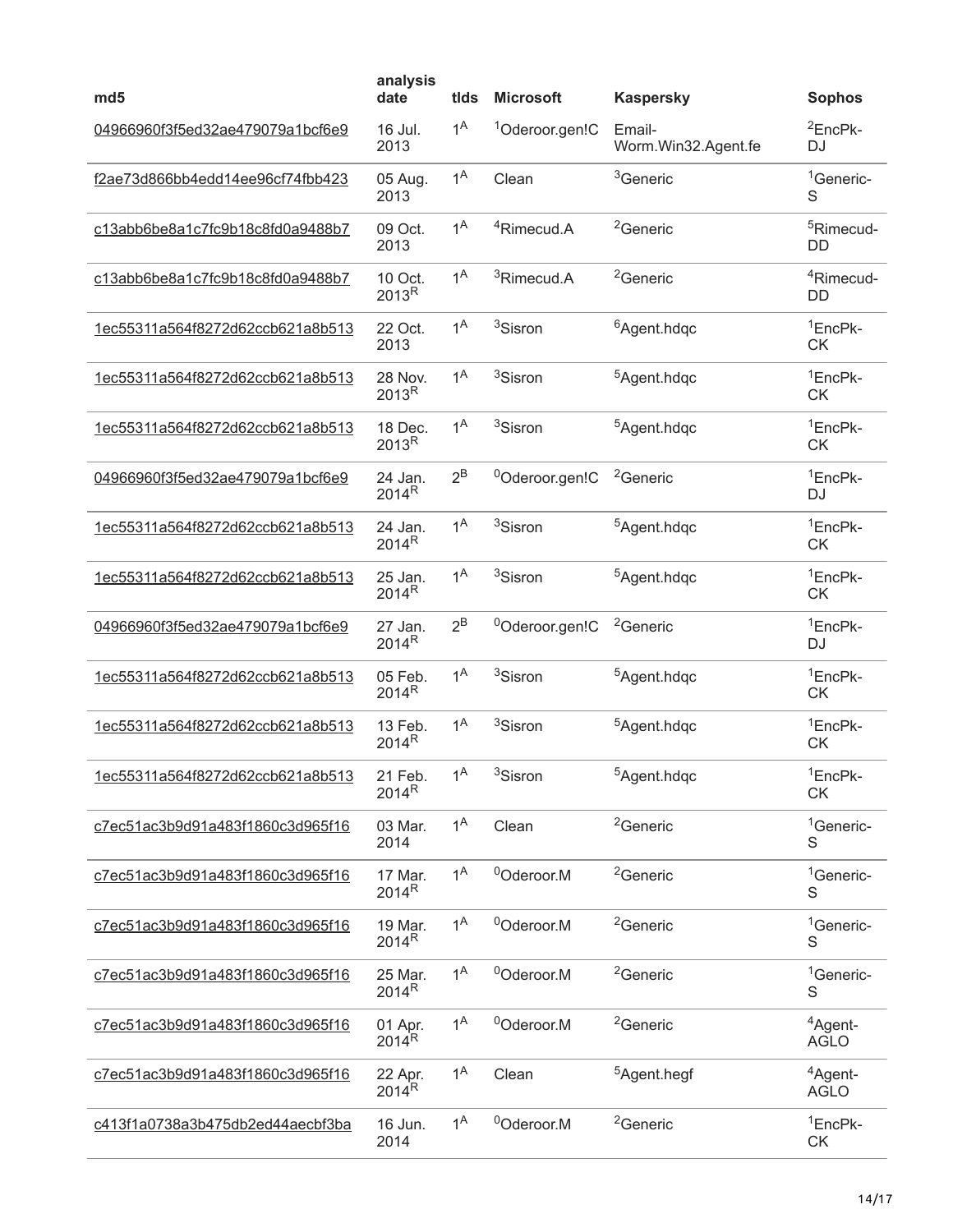| md <sub>5</sub>                  | analysis<br>date | tids             | <b>Microsoft</b>       | <b>Kaspersky</b>                | <b>Sophos</b>                |
|----------------------------------|------------------|------------------|------------------------|---------------------------------|------------------------------|
| 0bfd909d651a11e3d3cdf5b091ee12a1 | 28 Jun.<br>2014  | 1 <sup>A</sup>   | <sup>7</sup> Vobfus    | <sup>8</sup> Win32.Agent.agdmx  | <sup>1</sup> SillyFDC-<br>S  |
| 15993254499407fd7cbe701be11106f1 | 01 Jul.<br>2014  | $1^{\mathsf{A}}$ | <sup>6</sup> Vobfus.ZV | <sup>7</sup> Win32.Agent.ageop  | <sup>1</sup> SillyFDC-<br>S  |
| 1598723f88c6432e8ceee68336a08b01 | 01 Jul.<br>2014  | 1 <sup>A</sup>   | <sup>6</sup> Vobfus    | <sup>7</sup> Win32.Agent.agcvt  | <sup>1</sup> VB-ALW          |
| 17d4b6b618f7576023dd3b983416a180 | 01 Jul.<br>2014  | 1 <sup>A</sup>   | <sup>6</sup> Vobfus    | Worm.Win32.Vobfus.escx          | <sup>1</sup> VB-ALW          |
| 1bfac857a733ec498fc1efc0ebb6a236 | 02 Jul.<br>2014  | 1 <sup>A</sup>   | <sup>6</sup> Vobfus.ZO | <sup>7</sup> Win32.Agent.agcnq  | <sup>1</sup> VB-ALW          |
| 1cfb3882d79b42f2f881ea20cca0f780 | 02 Jul.<br>2014  | $1^{\mathsf{A}}$ | <sup>6</sup> Vobfus    | Worm.Win32.Vobfus.esdv          | <sup>1</sup> VB-ALW          |
| 1e291e57c007acd5aecbcddd156c46e6 | 02 Jul.<br>2014  | 1 <sup>A</sup>   | <sup>6</sup> Vobfus    | Worm.Win32.Vobfus.escj          | <sup>1</sup> SillyFDC-<br>S  |
| 1fafa36c436af003b28fd9d7befddf01 | 02 Jul.<br>2014  | 1 <sup>A</sup>   | <sup>6</sup> Vobfus    | <sup>7</sup> Win32.Agent.agerc  | <sup>1</sup> SillyFDC-<br>S  |
| 20ff4c7b6265bc2b7e9b66bbfe4c8ee6 | 02 Jul.<br>2014  | $1^{\mathsf{A}}$ | <sup>6</sup> Vobfus.ZZ | Worm.Win32.Vobfus.esdw          | <sup>1</sup> VB-ALW          |
| 22a5ce2602e8a0f76e4ab1db713098c6 | 03 Jul.<br>2014  | 1 <sup>A</sup>   | <sup>6</sup> Vobfus    | Worm.Win32.Vobfus.esaj          | <sup>1</sup> VB-ALW          |
| 26e7996626da3fbf66b78c0b5969efc1 | 03 Jul.<br>2014  | 1 <sup>A</sup>   | <sup>6</sup> Vobfus.ZM | <sup>7</sup> Win32.VBKrypt.urjq | <sup>1</sup> VB-ALW          |
| 272577cdcd11389a4b95d5eae8f3c5b1 | 04 Jul.<br>2014  | 1 <sup>A</sup>   | <sup>6</sup> Vobfus.ZW | <sup>7</sup> Win32.Agent.agexl  | <sup>1</sup> SillyFDC-<br>S  |
| 27549feb774b058fde65bc3936a0bf36 | 04 Jul.<br>2014  | 1 <sup>A</sup>   | <sup>6</sup> Vobfus    | <sup>7</sup> Win32.Agent.agcvt  | <sup>1</sup> VB-ALW          |
| 2807aafab5a799ff261b3f614aecbf91 | 04 Jul.<br>2014  | 1 <sup>A</sup>   | <sup>6</sup> Vobfus.ZC | Worm.Win32.Vobfus.erwz          | <sup>1</sup> SillyFDC-<br>AH |
| 2812ce13236087c1a5b30f63ae33c7a0 | 04 Jul.<br>2014  | 1 <sup>A</sup>   | <sup>6</sup> Vobfus.ZW | <sup>7</sup> Win32.Agent.agexl  | <sup>1</sup> SillyFDC-<br>S  |
| 2825b9e636ad7a9304ea97981b68bf20 | 04 Jul.<br>2014  | 1 <sup>A</sup>   | <sup>6</sup> Vobfus.YS | <sup>7</sup> Win32.VBKrypt.uqif | <sup>1</sup> SillyFDC-<br>AΗ |
| 292028779b7c4c2e525ccbad0e0f5161 | 04 Jul.<br>2014  | $1^{\mathsf{A}}$ | <sup>6</sup> Vobfus    | <sup>7</sup> Win32.Agent.agere  | <sup>1</sup> SillyFDC-<br>S  |
| 2bc4df2819c8983b1511814809c2c641 | 04 Jul.<br>2014  | 1 <sup>A</sup>   | <sup>6</sup> Vobfus    | Worm.Win32.Vobfus.esdv          | <sup>1</sup> VB-ALW          |
| 28d89ceb348459fd7d1468e130b1a706 | 04 Jul.<br>2014  | 1 <sup>A</sup>   | <sup>6</sup> Vobfus.ZD | Worm.Win32.Vobfus.erxc          | <sup>1</sup> SillyFDC-<br>AH |
| 2c3b96ca3a18140dfcd42434f3e03020 | 04 Jul.<br>2014  | $1^{\mathsf{A}}$ | <sup>6</sup> Vobfus.ZQ | Worm.Win32.Vobfus.erzx          | <sup>1</sup> VB-ALW          |
| 2c931871fef3b50c0bd2b4961419a311 | 04 Jul.<br>2014  | $1^{\mathsf{A}}$ | <sup>6</sup> Vobfus    | Worm.Win32.Vobfus.esat          | <sup>1</sup> VB-ALW          |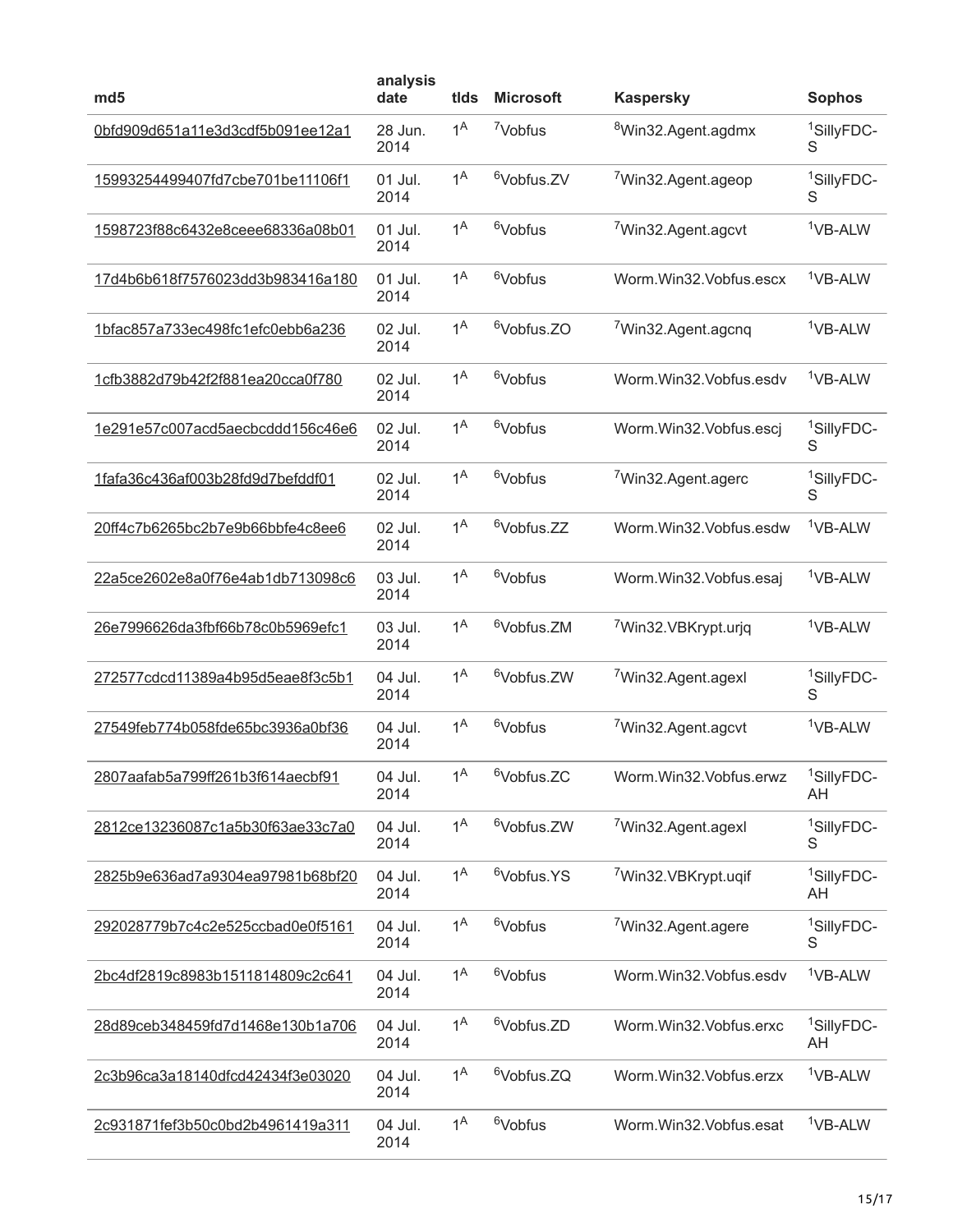| md <sub>5</sub>                  | analysis<br>date | tids           | <b>Microsoft</b>       | <b>Kaspersky</b>                | <b>Sophos</b>               |
|----------------------------------|------------------|----------------|------------------------|---------------------------------|-----------------------------|
| 2cae6bd4e939b318726eebb347db0a26 | 04 Jul.<br>2014  | 1 <sup>A</sup> | <sup>6</sup> Vobfus.ZW | <sup>7</sup> Win32.Agent.agexl  | <sup>1</sup> SillyFDC-<br>S |
| 2cc5ad6770250338bd5844904fb18181 | 04 Jul.<br>2014  | 1 <sup>A</sup> | <sup>6</sup> Vobfus    | <sup>7</sup> Win32.Agent.agcsv  | <sup>1</sup> VB-ALW         |
| 2d07ba427df9cd2c4af815015a484391 | 04 Jul.<br>2014  | 1 <sup>A</sup> | <sup>6</sup> Vobfus.YY | Worm.Win32.Vobfus.ervr          | <sup>1</sup> SillyFDC-<br>S |
| 2d321324e9a28c834a750860122233c6 | 04 Jul.<br>2014  | 1 <sup>A</sup> | <sup>6</sup> Vobfus    | <sup>7</sup> Win32.Agent.agcvt  | <sup>1</sup> VB-ALW         |
| 2db1a991aea1664e3dcbc5e75e108131 | 04 Jul.<br>2014  | 1 <sup>A</sup> | <sup>6</sup> Vobfus    | Worm.Win32.Vobfus.erwv          | <sup>1</sup> Generic-<br>S  |
| 2f2a752f96ecb251efdc275f0ec8ea80 | 04 Jul.<br>2014  | 1 <sup>A</sup> | <sup>6</sup> Vobfus.ZV | ?                               | <sup>1</sup> SillyFDC-<br>S |
| 2fab042f7b482e8aa2c5ecd413f2eff1 | 05 Jul.<br>2014  | 1 <sup>A</sup> | <sup>6</sup> Vobfus    | <sup>7</sup> Win32.Agent.agcvt  | <sup>1</sup> VB-ALW         |
| 2fcae2e2a9ed2f36bd399c77da2470c6 | 05 Jul.<br>2014  | 1 <sup>A</sup> | <sup>6</sup> Vobfus.ZW | <sup>7</sup> Win32.Agent.agexl  | <sup>1</sup> SillyFDC-<br>S |
| 30cc569d95b4401aa0681b8e01299981 | 05 Jul.<br>2014  | 1 <sup>A</sup> | <sup>6</sup> Vobfus.YU | $\tilde{?}$                     | ?                           |
| 30cf2bf448db73c75e153216d4cd4fc0 | 05 Jul.<br>2014  | 1 <sup>A</sup> | <sup>6</sup> Vobfus    | <sup>7</sup> Win32.VBKrypt.uron | <sup>1</sup> SillyFDC-<br>S |
| 302471280652d2d1817757ef0f8ad656 | 05 Jul.<br>2014  | 1 <sup>A</sup> | <sup>6</sup> Vobfus    | Worm.Win32.Vobfus.esdv          | <sup>1</sup> VB-ALW         |
| 3127e3127a2a206a8dc6bc21f4693386 | 05 Jul.<br>2014  | 1 <sup>A</sup> | <sup>6</sup> Vobfus.ZW | <sup>7</sup> Win32.Agent.agexl  | <sup>1</sup> SillyFDC-<br>S |
| 33bf61ebeb41d157b45d3180d1f71b76 | 05 Jul.<br>2014  | 1 <sup>A</sup> | <sup>6</sup> Vobfus.ZN | <sup>7</sup> Win32.VBKrypt.urkc | <sup>1</sup> VB-ALW         |
| 33c739e7d6aa599c05ff9f94a5768921 | 05 Jul.<br>2014  | 1 <sup>A</sup> | <sup>6</sup> Vobfus.ZR | 7Win32.Agent.agcpv              | <sup>1</sup> VB-ALW         |
| 32d5e945a82fb6fb511e7bdd32cf8c21 | 05 Jul.<br>2014  | 1 <sup>A</sup> | <sup>6</sup> Vobfus    | Worm.Win32.Vobfus.eseu          | <sup>1</sup> Generic-<br>S  |
| 34defe58f6d305960fff8c295bd9b851 | 05 Jul.<br>2014  | $1^A$          | <sup>6</sup> Vobfus.ZW | $\tilde{?}$                     | <sup>1</sup> SillyFDC-<br>S |
| 383977446a2a42bd1427703974265606 | 06 Jul.<br>2014  | 1 <sup>A</sup> | <sup>6</sup> Vobfus.ZW | 7Win32.Agent.agexl              | <sup>1</sup> SillyFDC-<br>S |
| 39408e199dd996cbe915c5c32261c490 | 06 Jul.<br>2014  | 1 <sup>A</sup> | <sup>6</sup> Vobfus.ZN | <sup>7</sup> Win32.VBKrypt.urkc | <sup>1</sup> VB-ALW         |
| 395df008604e98e228ed41ce67f213b1 | 06 Jul.<br>2014  | $1^A$          | <sup>6</sup> Vobfus.ZV | <sup>7</sup> Win32.Agent.ageop  | <sup>1</sup> SillyFDC-<br>S |
| 3d6d6bbe37b37be79c43dc6a7b052a46 | 06 Jul.<br>2014  | 1 <sup>A</sup> | <sup>6</sup> Vobfus    | <sup>7</sup> Win32.Agent.agere  | <sup>1</sup> SillyFDC-<br>S |
| 38ab4d2cda29c4ba1346da4b85c81800 | 06 Jul.<br>2014  | 1 <sup>A</sup> | <sup>6</sup> Vobfus.ZW | <sup>7</sup> Win32.Agent.agexl  | <sup>1</sup> SillyFDC-<br>S |